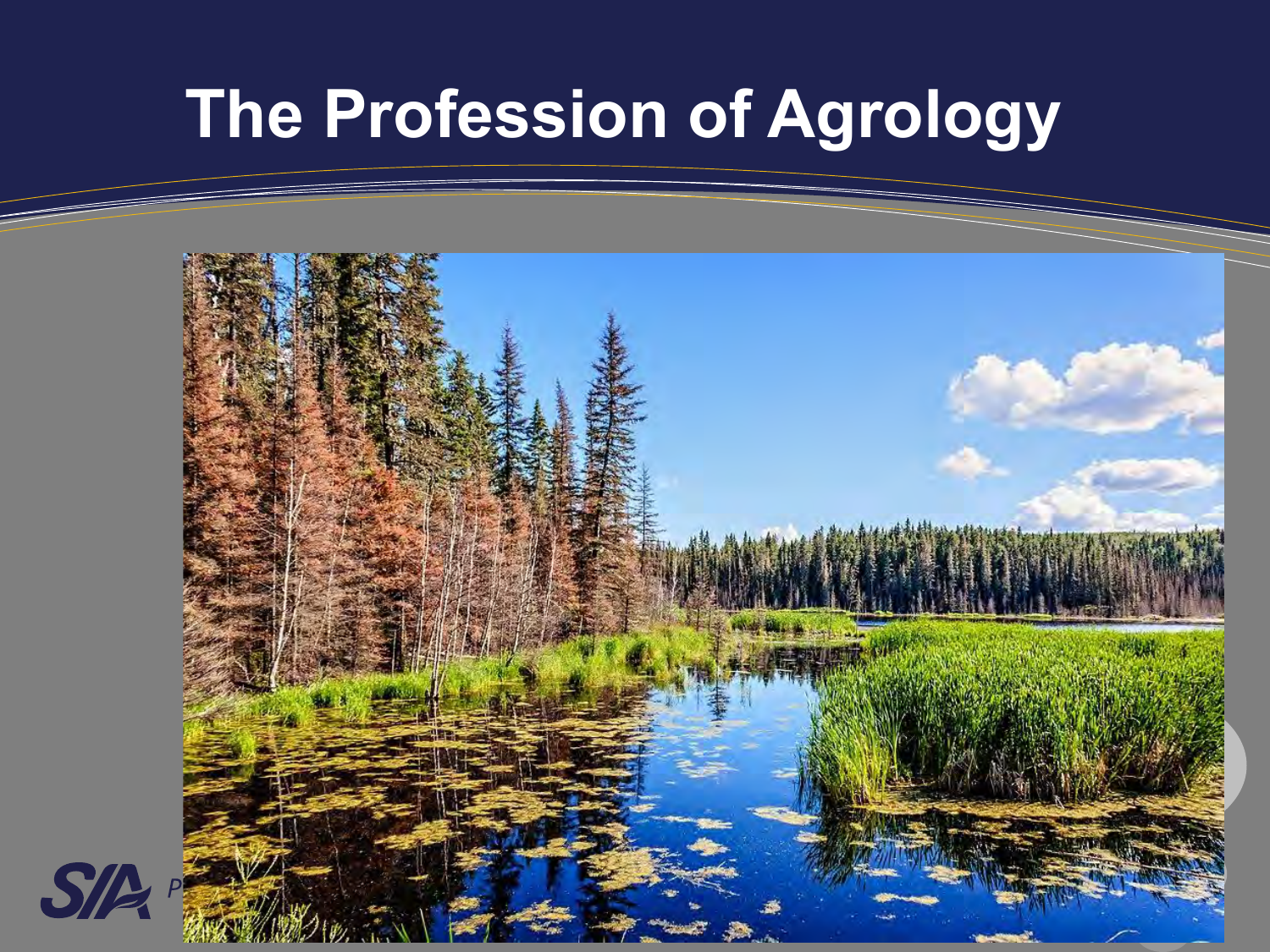**WHAT'S AN AGROLOGIST?** Science-based professionals in **agriculture, food & related environment areas** –

who responsibly **teach**, **provide advise** & **conduct research**.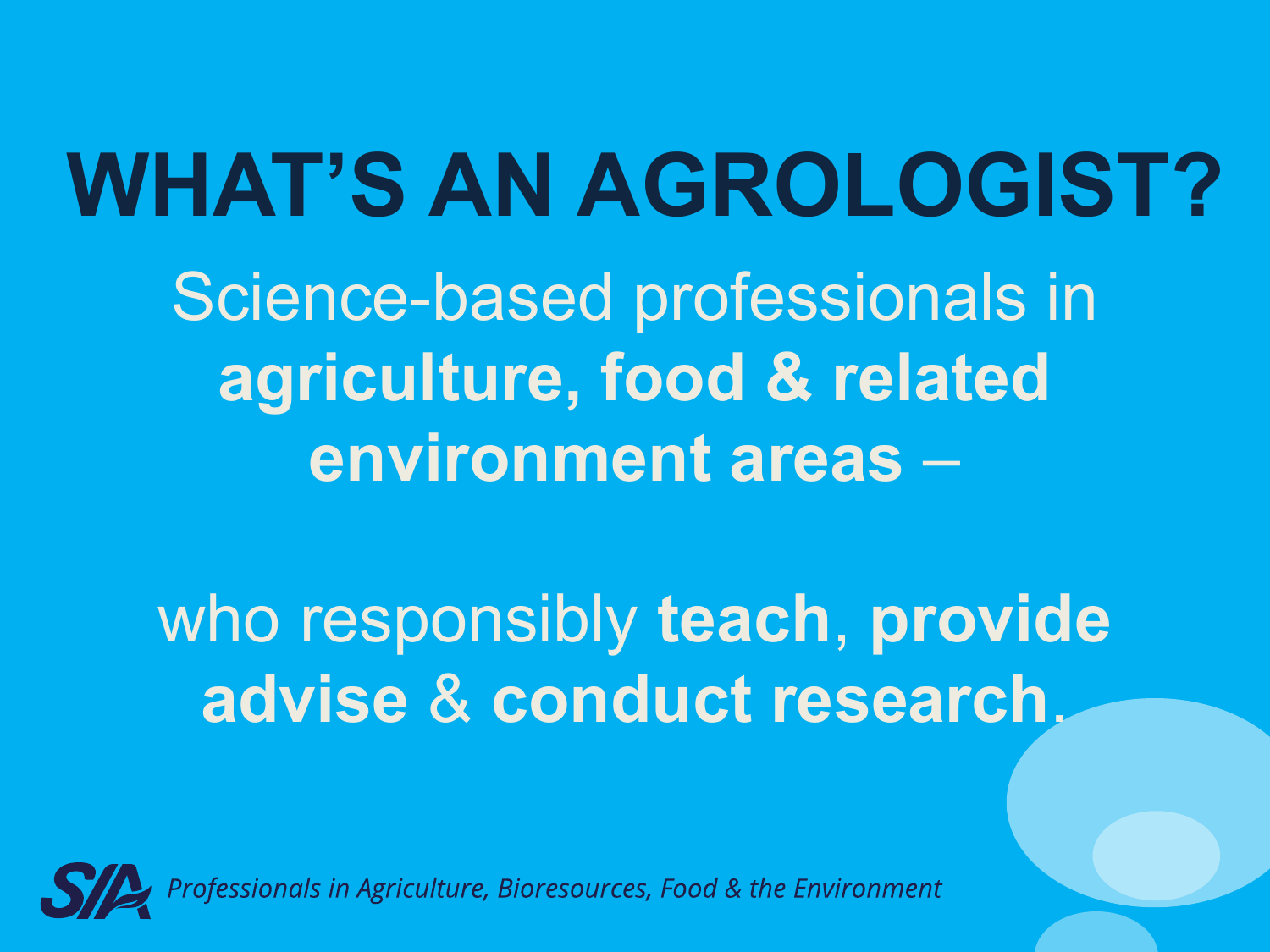## **Agrology - Application of Science**

- Agrology is the application of natural life sciences to agriculture, bioresources, food and the environment.
- The application of **science** is the central basis of agrologists work in aiding the public to make informed decisions.

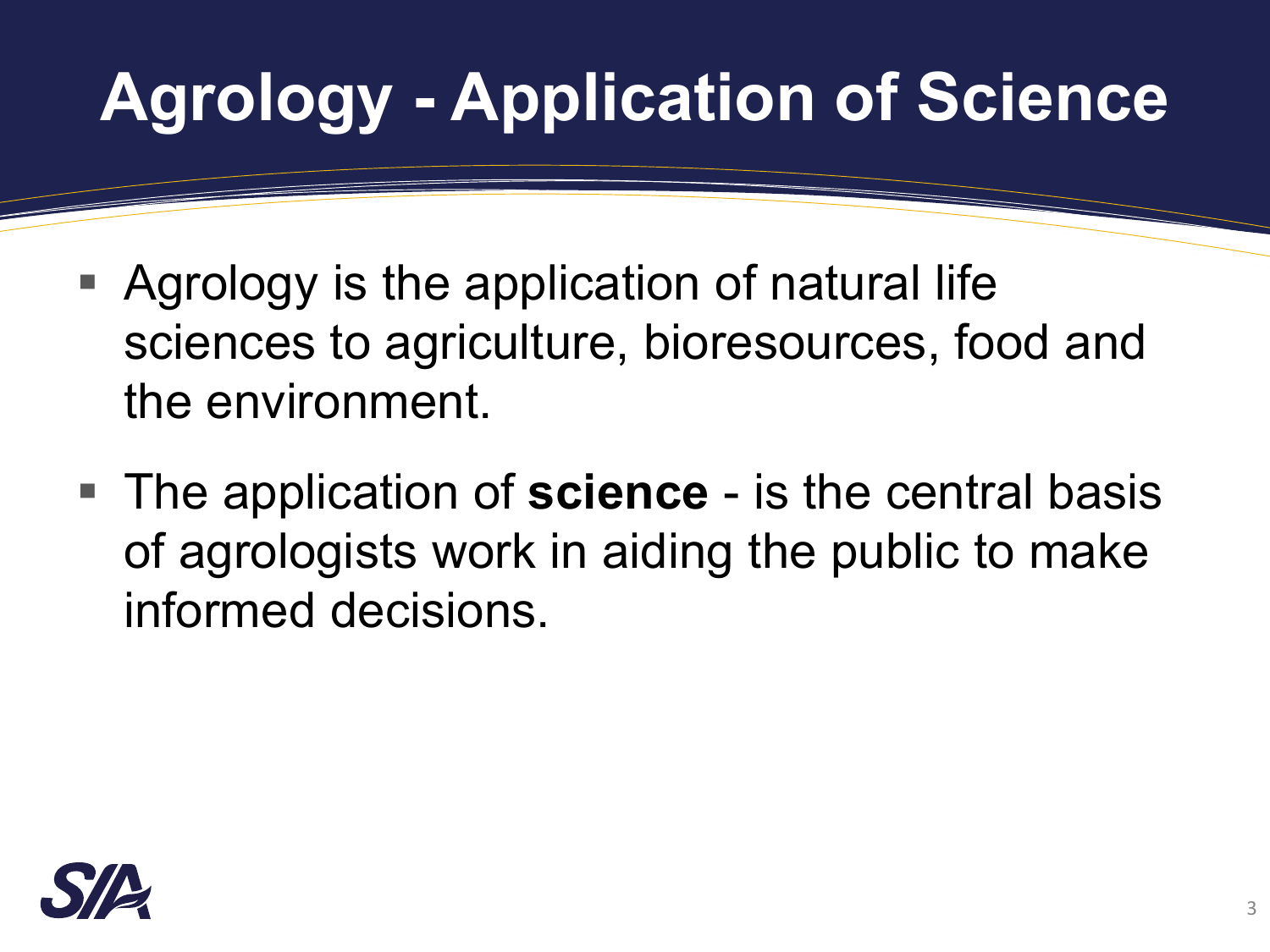#### **Agrologists**

#### **Science-based professionals working in:**

- Renewable Resources
- **Agribusiness**
- Livestock Management
- Watershed Management
- Policy Development
- **Agronomy**
- Food Science
- **Biotechnology**



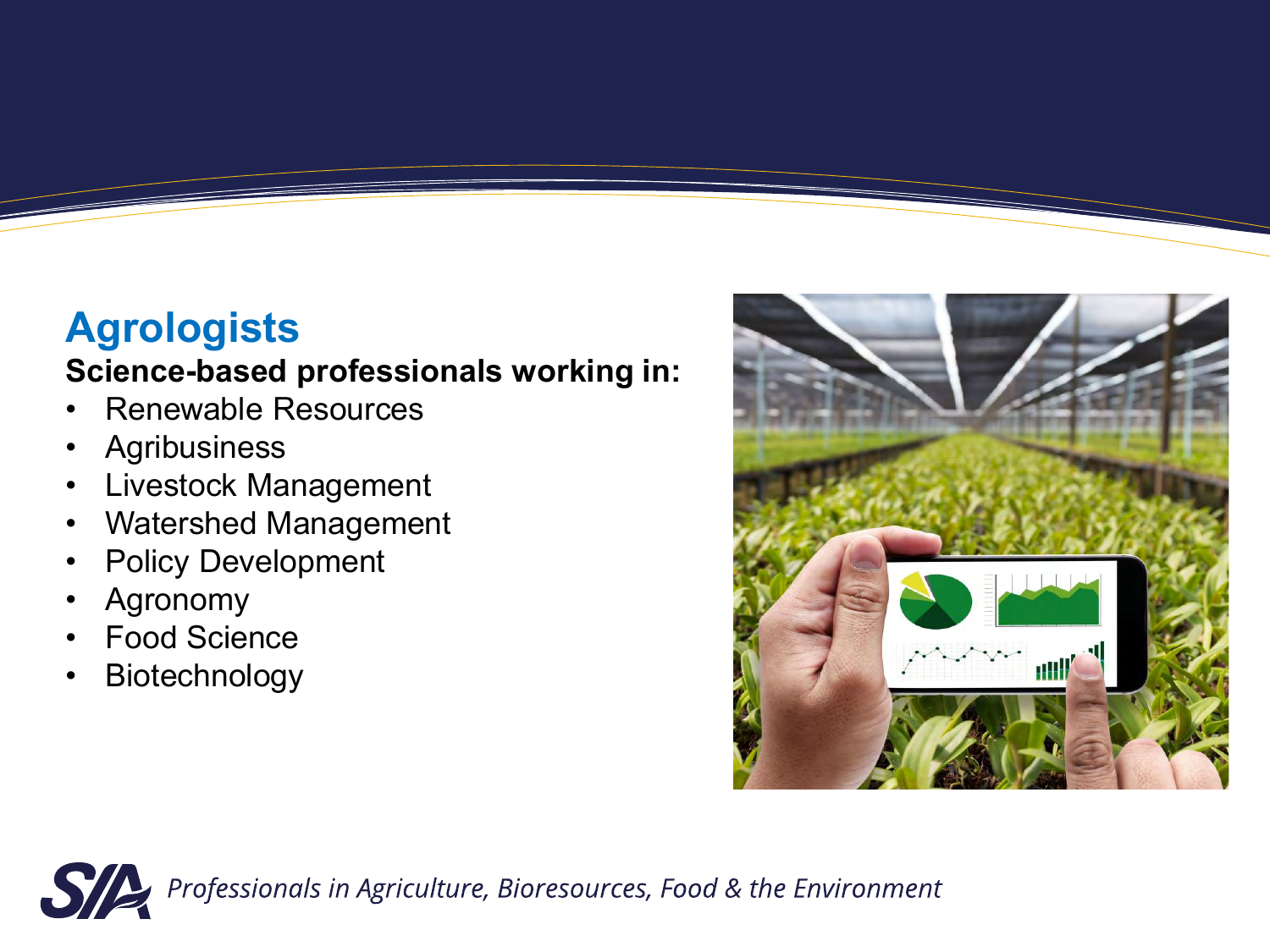#### **Other Resource Professionals**

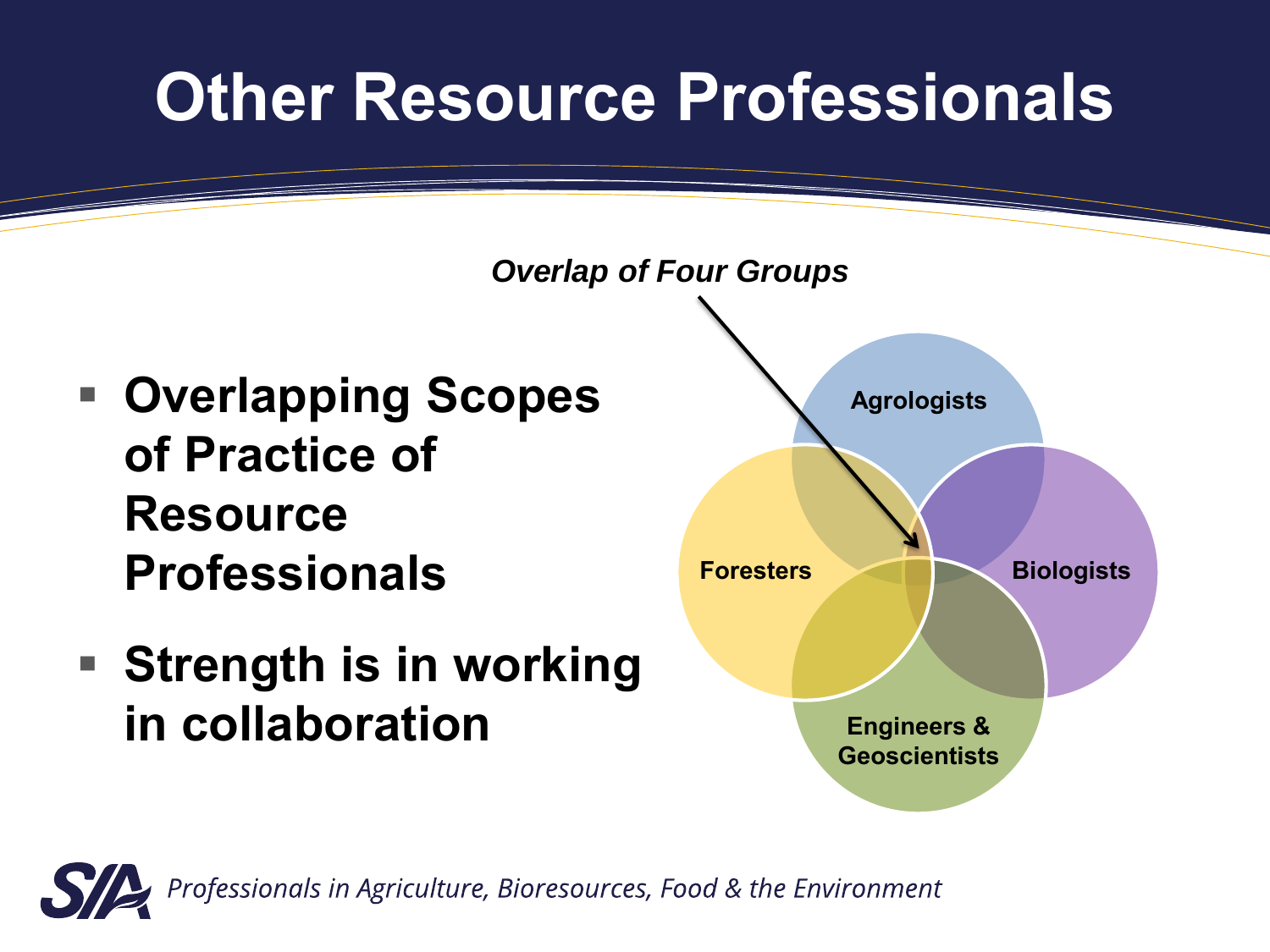#### **What does registration mean?**

Agrologists have the "*right to title*" and the "*right to practice*" the same as accountants, doctors, engineers, lawyers who must have a *licence* in order to practice their profession.

*Right to Title:* Only a registered member can use the title agrologists, or related terms such as agronomist, horticulturalist, animal nutritionist, etc.

*Right to Practice:* Regardless of your position title, if you are qualified and practicing, you must be registered and hold a licence.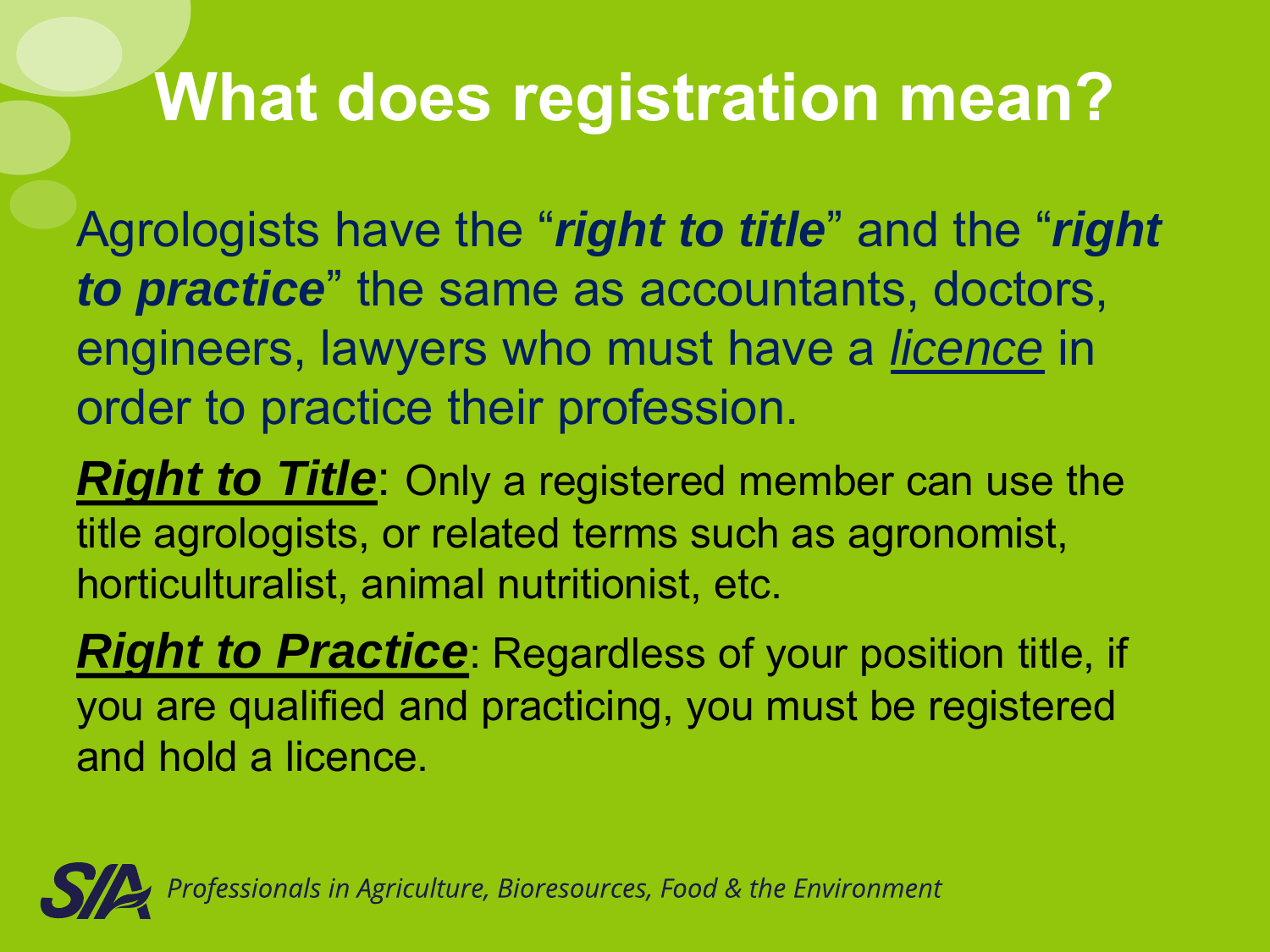## **Primary Benefits of Registration**

- Pride in being part of a profession that is self-regulated and demands ethical and competent practice
- **Recognition** by industry and society that you are a trained and qualified professional dedicated to protecting the public
- **Protection** from legal action because you are eligible to carry professional liability (E&O) insurance
- **Practice License** means the legislated right to practice agrology in Saskatchewan as a licensed professional
- **Leadership** as "*guardians of the food system*" and "*stewards of the environment*" in protecting our social licence

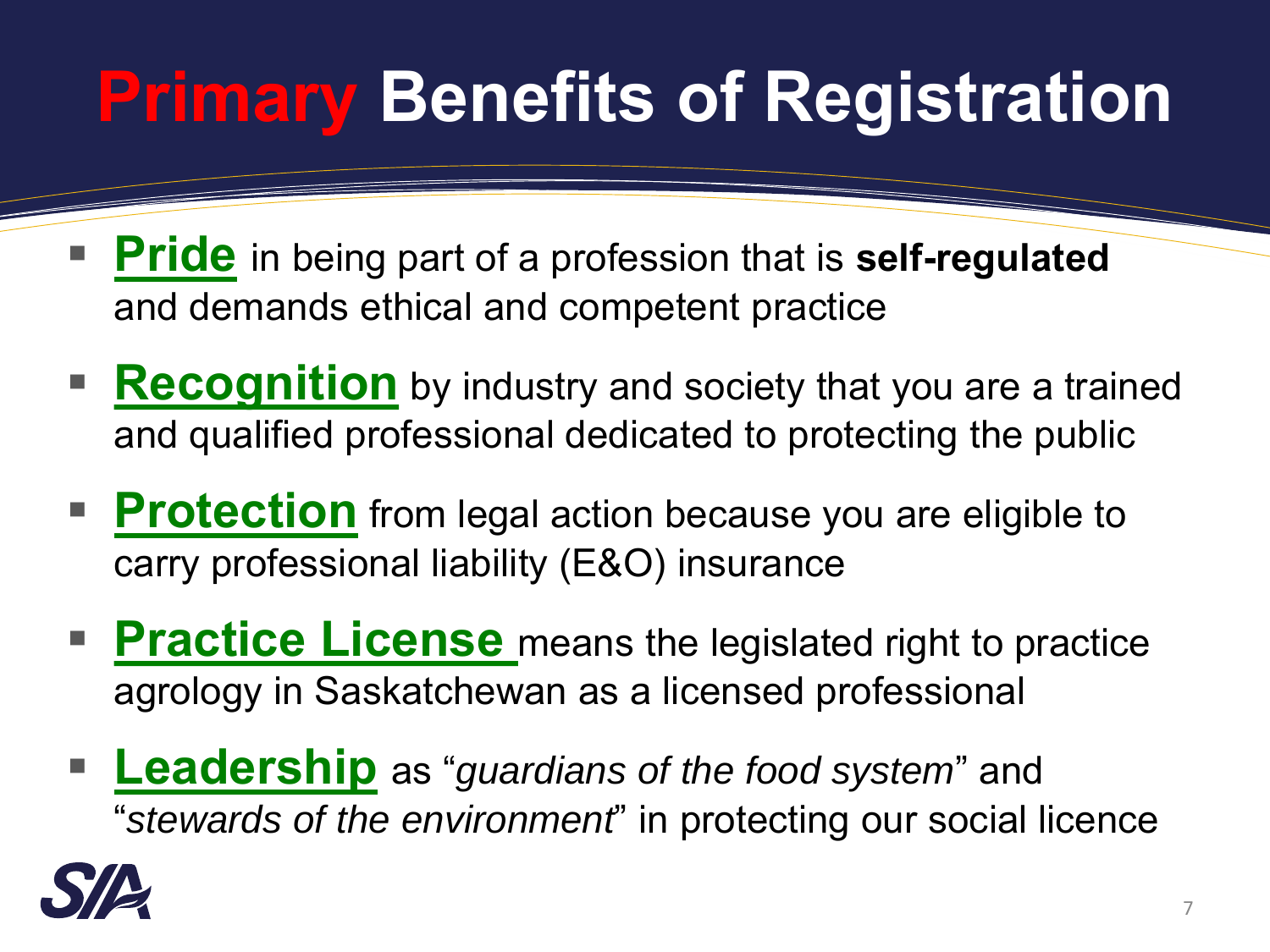#### In addition to the **primary benefits**:

- Transferability of professional designation across Canada (labour mobility)
- Ability to use a SIA stamp or seal to indicate to the public the document has been produced under the supervision of a professional member of the Institute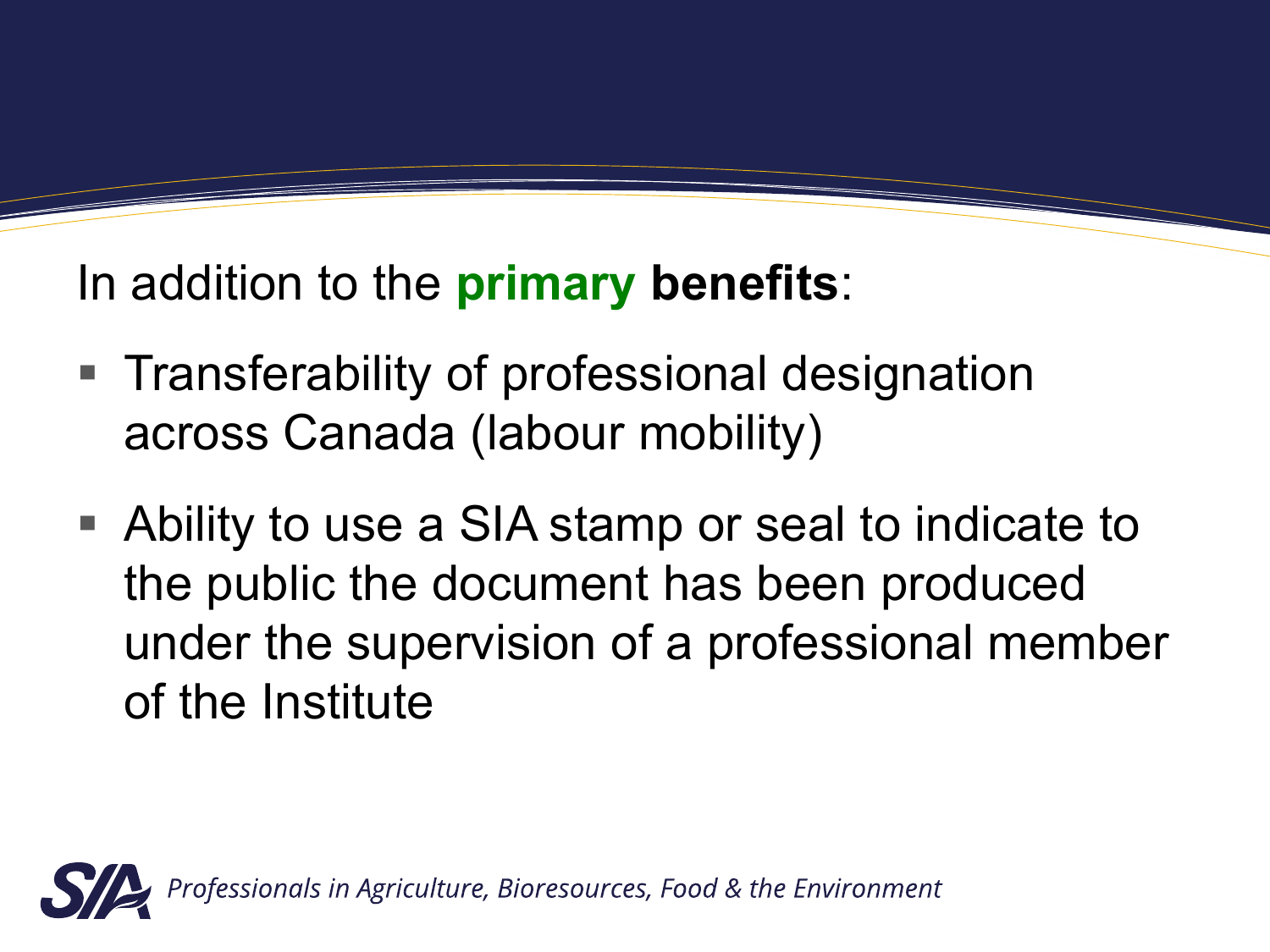#### **Streams of Registration**

#### **Agrologist**

- **Basic Criteria** 
	- 4 Year agrology-related degree from the U of S or equivalent with credit in required courses.
	- Graduate degree approved by Registration & Admissions Committee.

#### **Agricultural Technologist**

- **Basic Criteria** 
	- a two-year diploma in agriculture, food or related environmental program approved by the Admissions and Registration committee

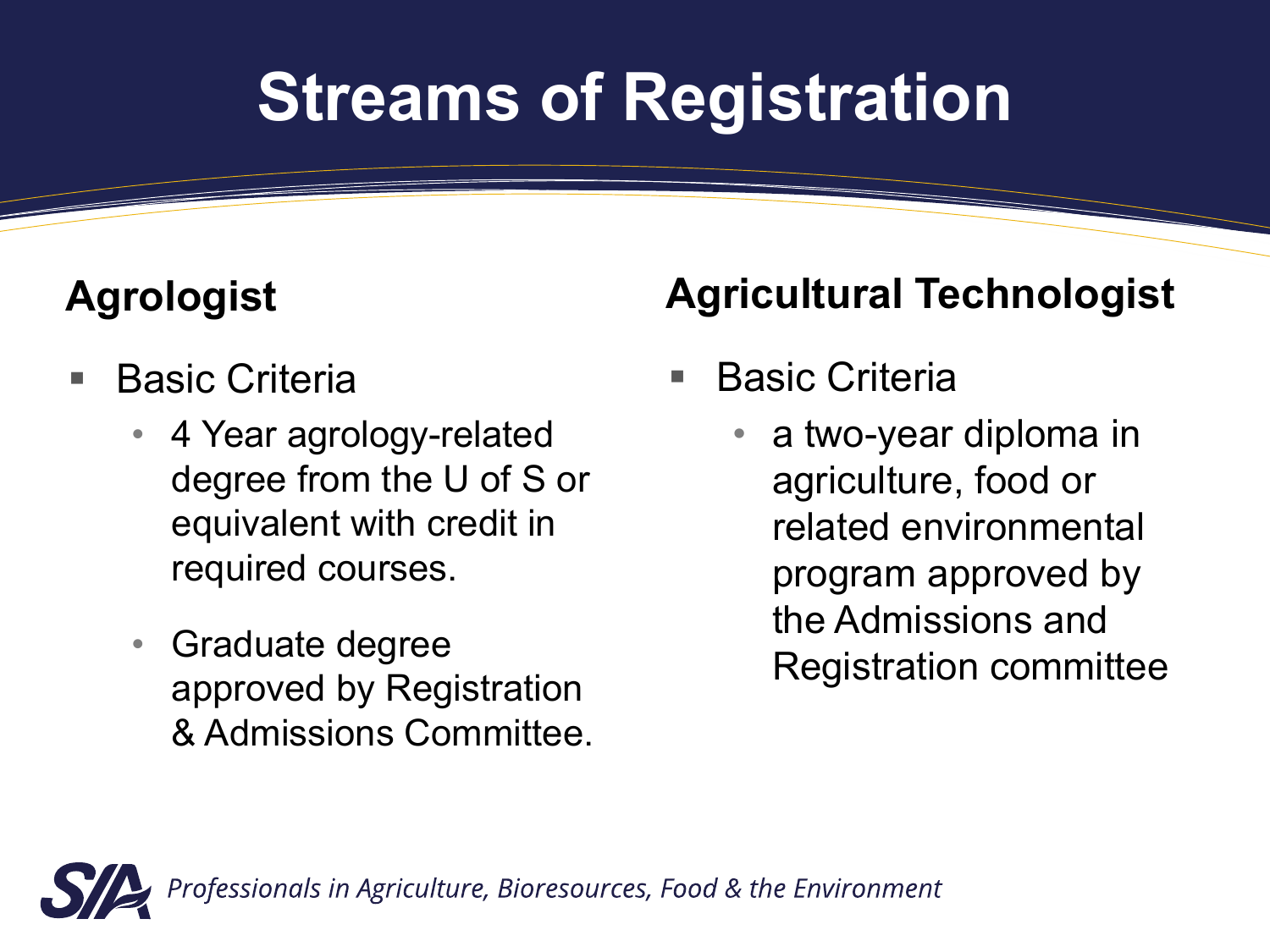## **Path to Full Membership**

- Applicants in either stream start in the **articling program** as either an:
	- Articling Agrologists (AAg), or
	- Articling Agricultural Technologist (ATechAg)
- After completing specified "articling milestones", applicants request **full registration** as either:
	- Professional Agrologists (PAg)
	- Agricultural Technologist (Technical Agrologist)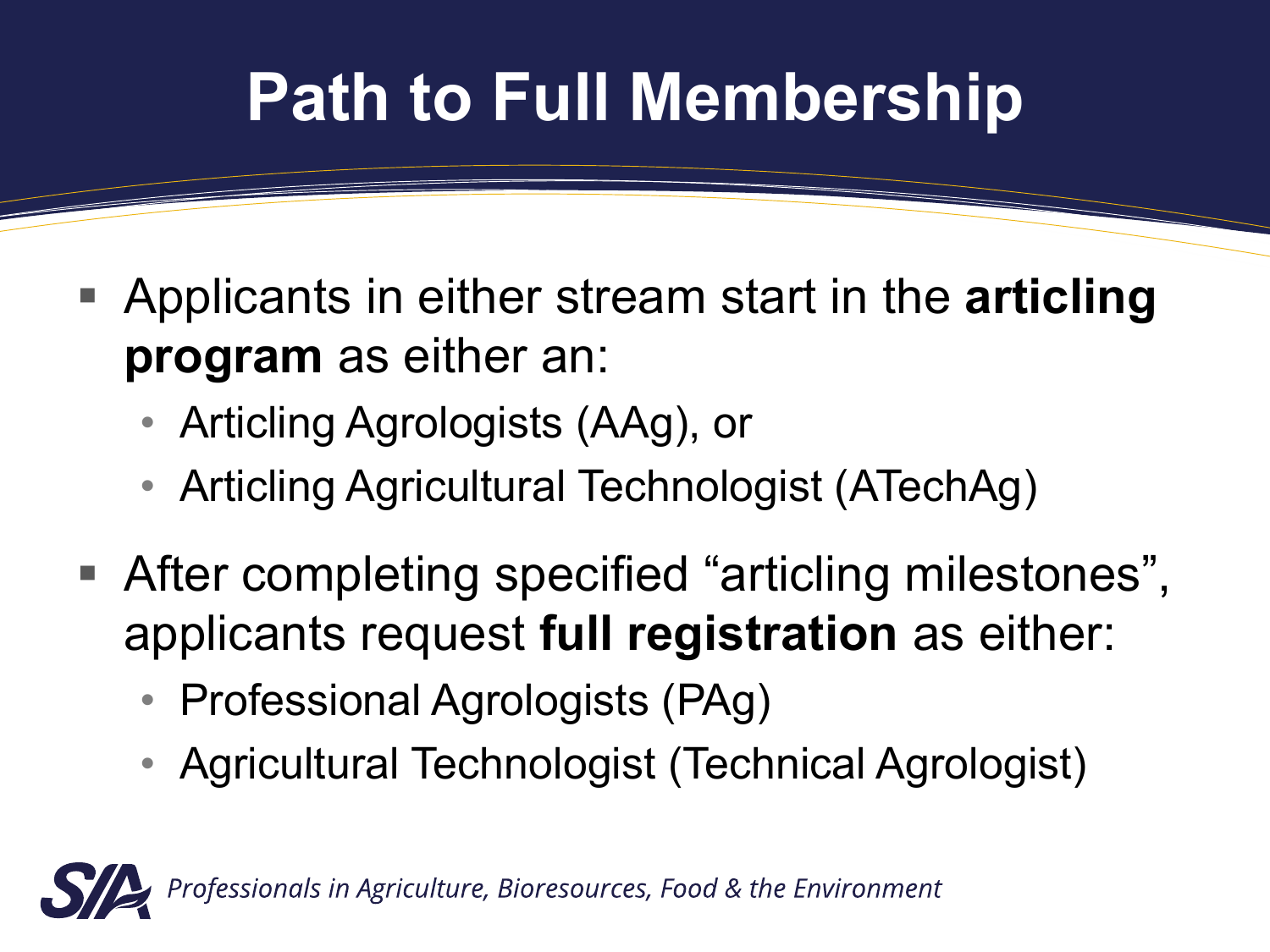# **PURPOSE OF ARTICLING PROGRAM To understand:**

- The safe, competent & ethical practice of Agrology
- Role of the Institute
- Opportunities to develop relationships with other practicing members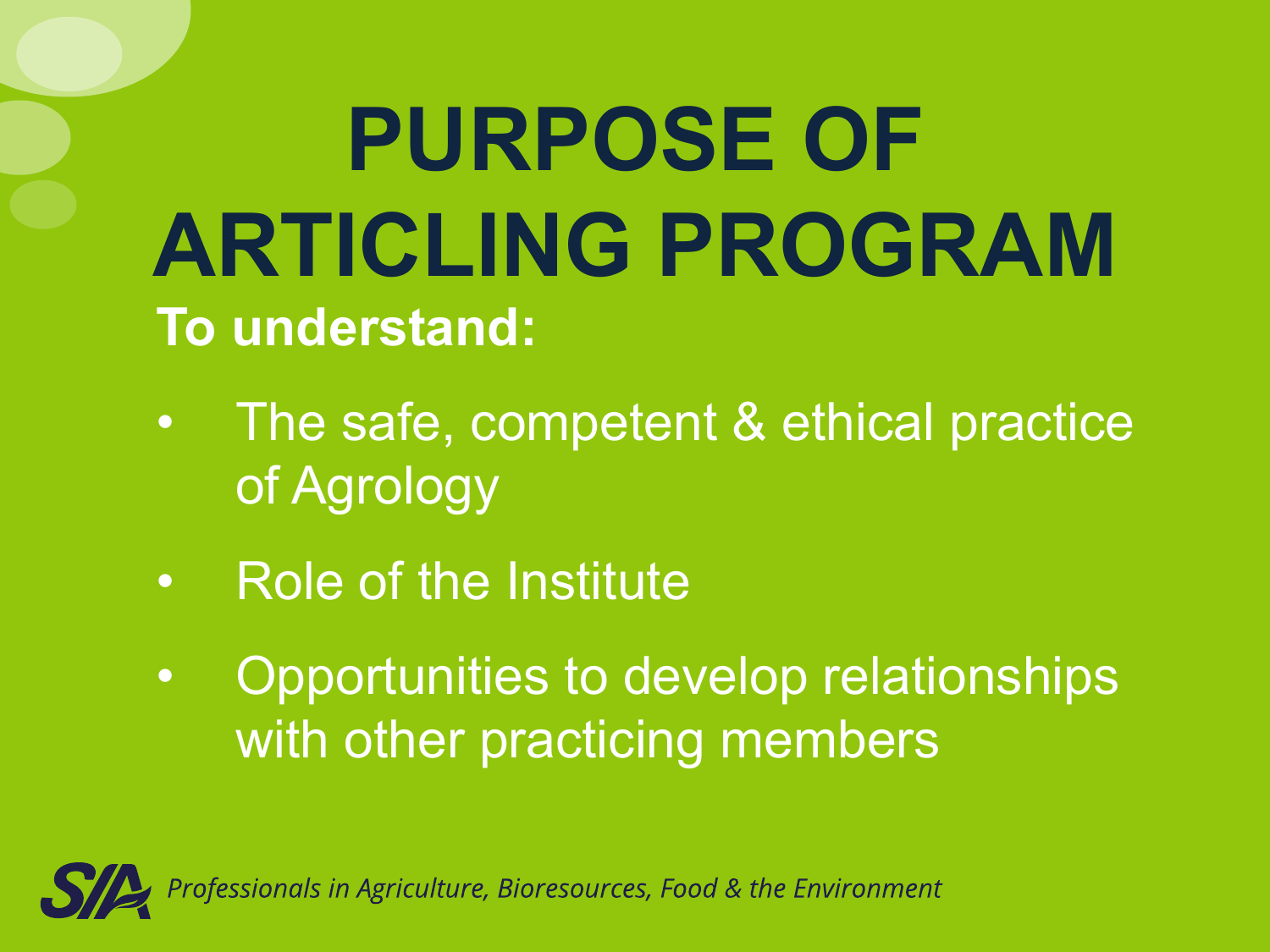#### **Introduction of the Institute** *Part 2*



- Objective of Institute
- **Organizational Structure**
- Professional Regulation
- **Act & Bylaws**
- **Agrology Canada**
- Good Standing Criteria
- **Registration Statistics**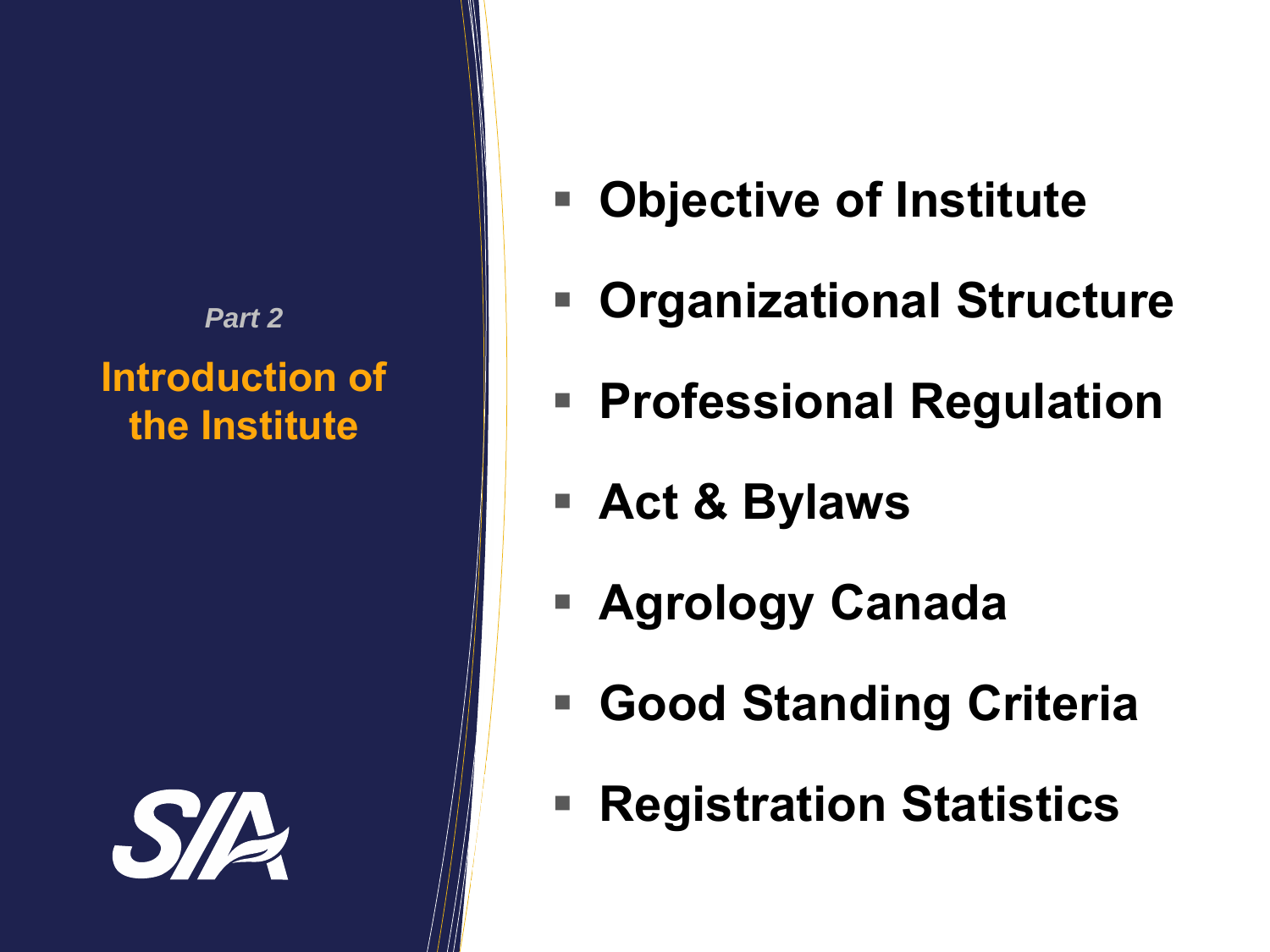#### **SIA'S MISSION**

*The Saskatchewan Institute of Agrologists is a regulated profession that protects the public interest by ensuring:* 

- *All people practicing agrology in Saskatchewan are qualified and licensed*
- *Members provide accurate, science-based knowledge and advice on agriculture, the sustainability of the food system, and protection and stewardship of our natural resources*
- *Collaboration with all stakeholders*
- *Transparency and accountability*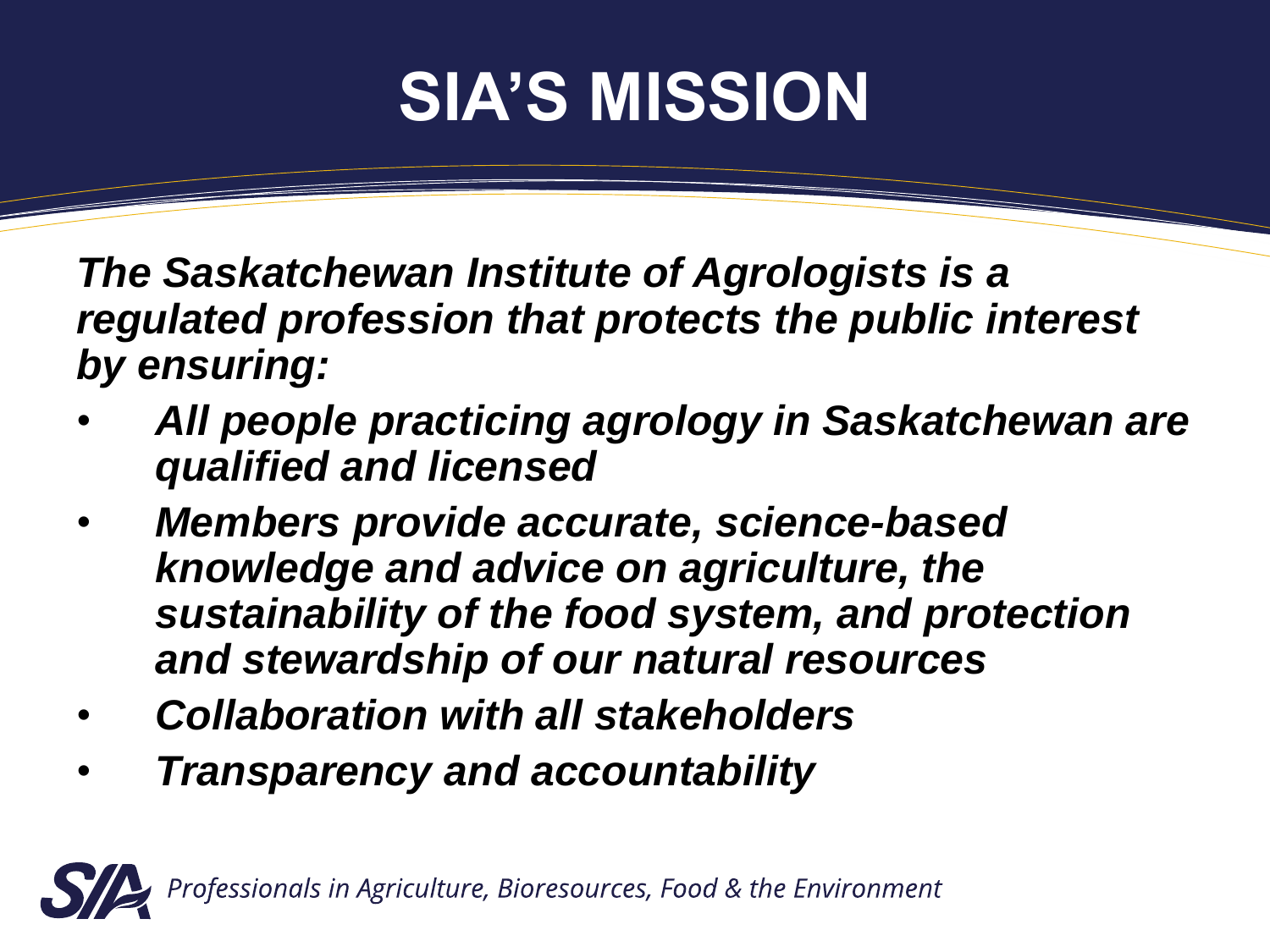#### **To Protect the Public**

- **The Agrologists Act exists "to protect the public**."
- The two key words are "protect" and "public".
	- **Protect** means to reduce or manage the risk relating to economics (financial), environmental and health and safety.
	- **Public** refers to both producers and consumers.

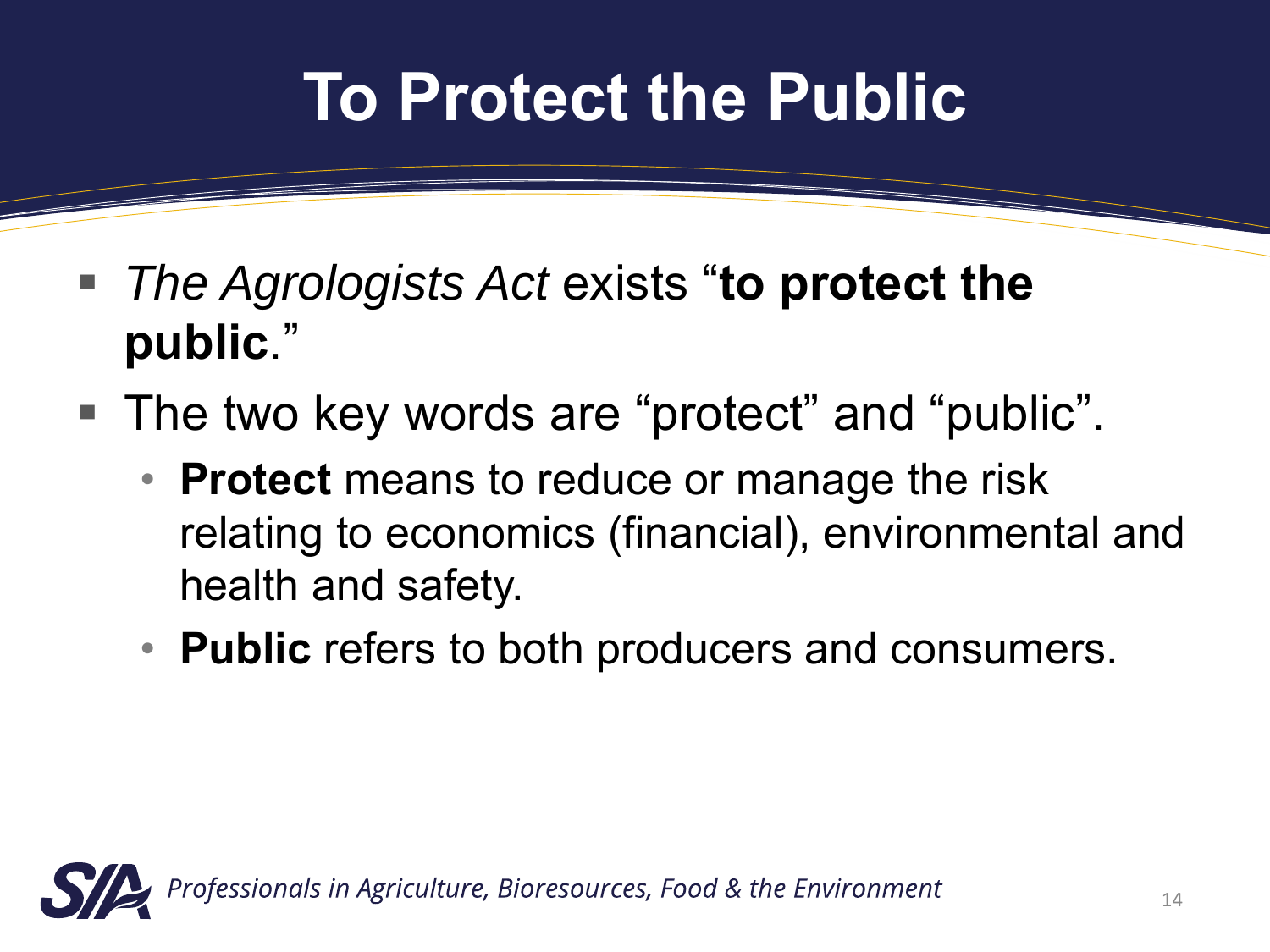#### **Objectives of Institute**

- Promote and increase the knowledge, skill and proficiency of its members in the practice of agrology
- To do all things that may be necessary, incidental or conducive to the usefulness of Agrologists and Technical Agrologists to the public
- $\blacksquare$  Protect the public in all matters relating to agrology

As per the *Agrologists Act, 1994*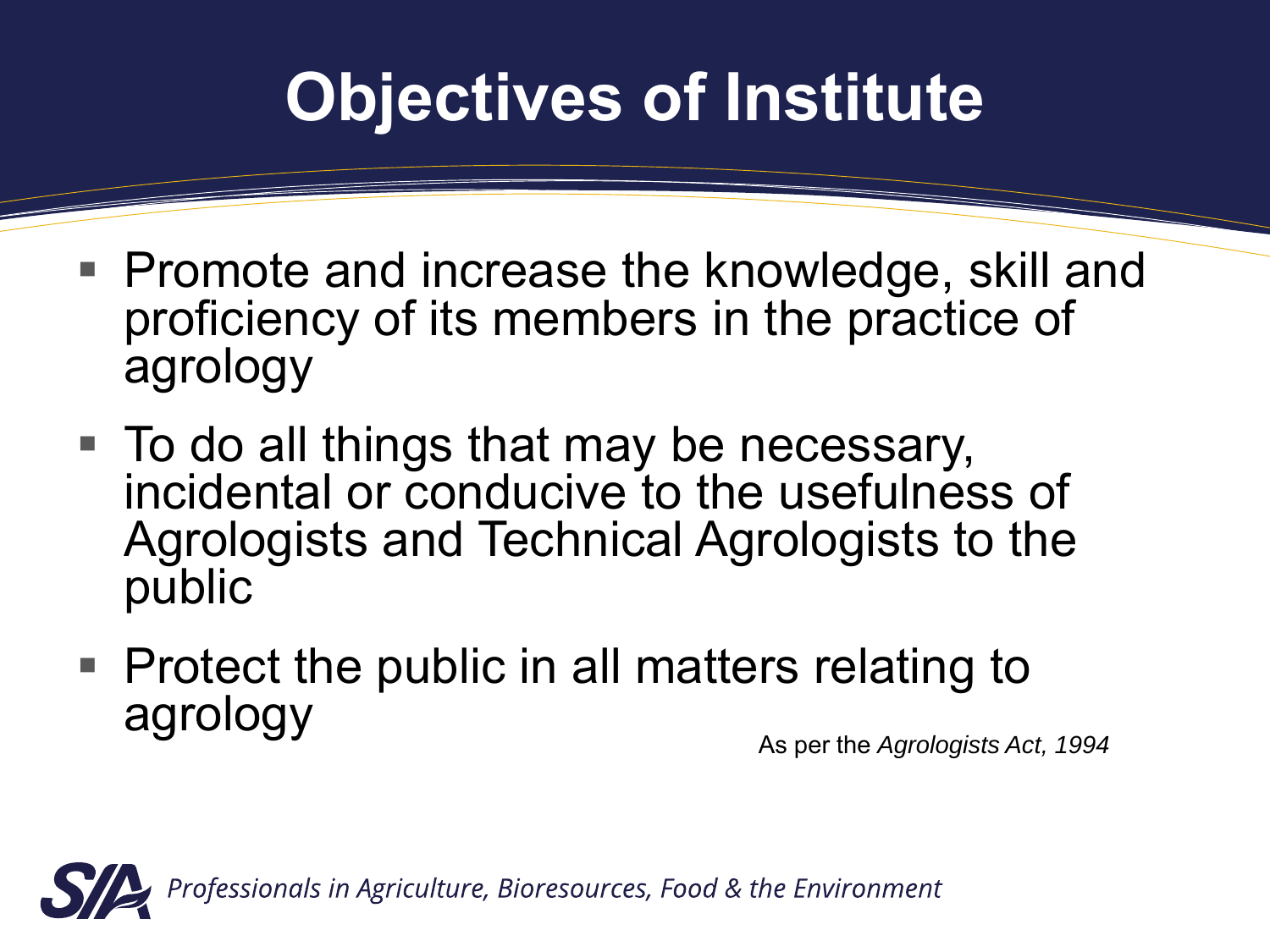## **Objectives of Institute**

*As per the Agrologists Act*



Improve agrology services and agrology education



Increase public assurance of safety of food supply



Promote the wise use of natural resources



Monitor the environmental sensitivity of the agri-food industry

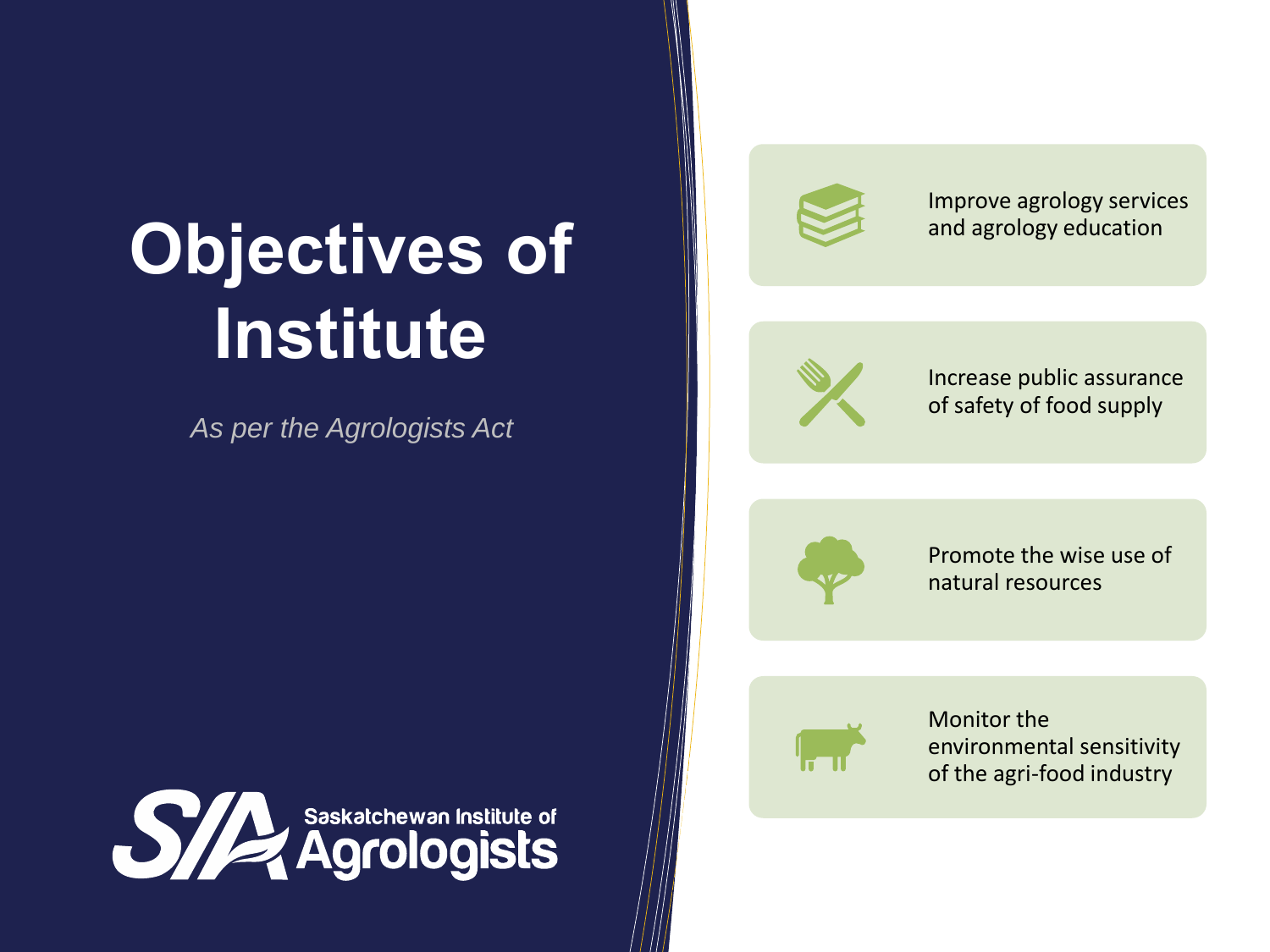#### **Provincial Council Structure**

**President** Elected by Membership **President Elect** Elected by Membership **Branch Reps (6)** Elected by Branches **TechAg Rep Elected by Membership Farmer Rep Elected by Membership Public Reps (2) Appointed by MoA College of Agriculture & Bio Rep** Appointed by College

#### **Position** *Appointed or Elected*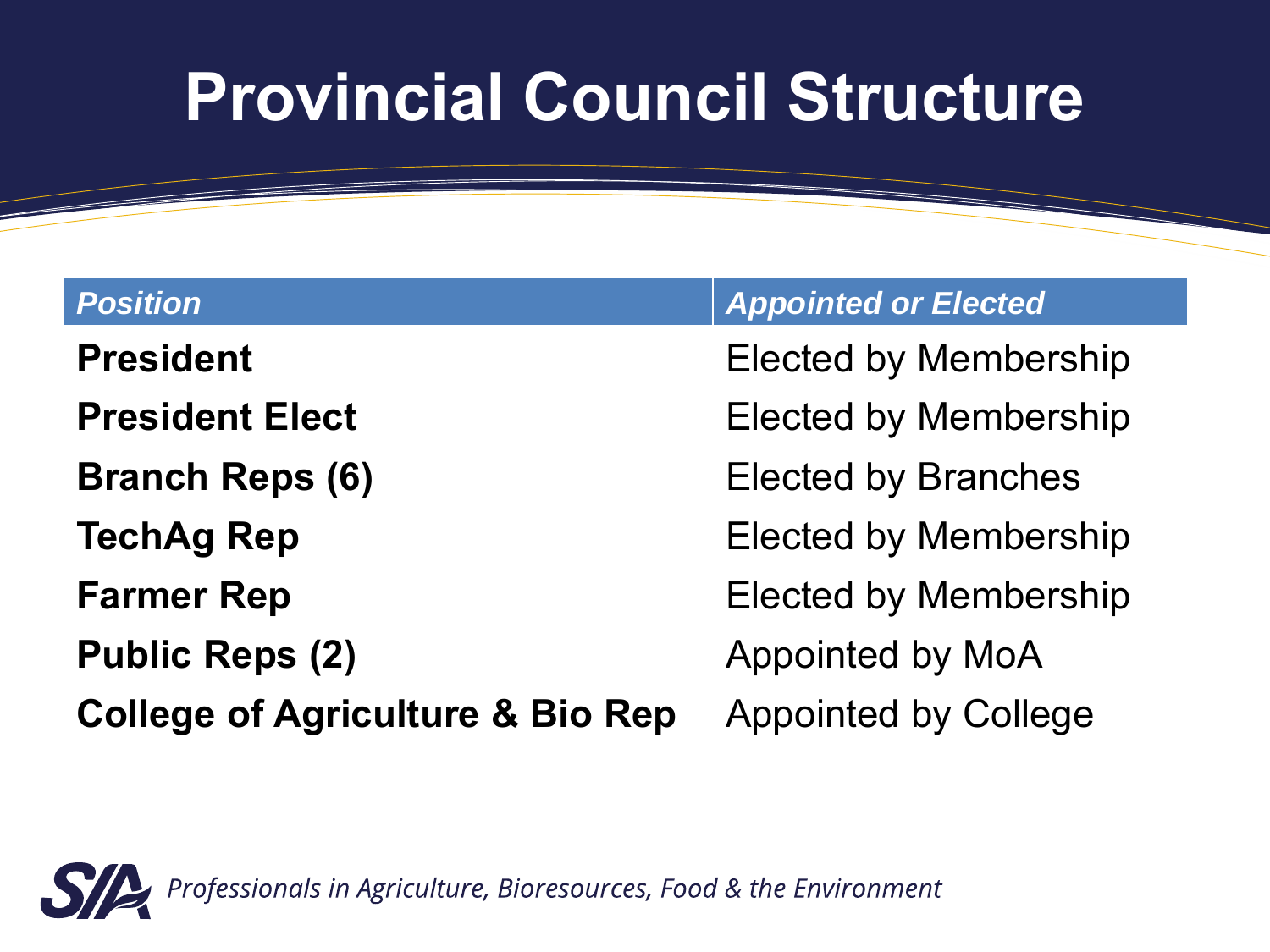#### **Self-Regulation**

- Self-regulation means that a profession has been granted the authority by legal statute to ensure the quality of professional competence and conduct of its members.
- Self-regulation is based on the overarching duty **to protect the public**.
- Regulation carried out in the public interest and the regulatory body is accountable **to the public.**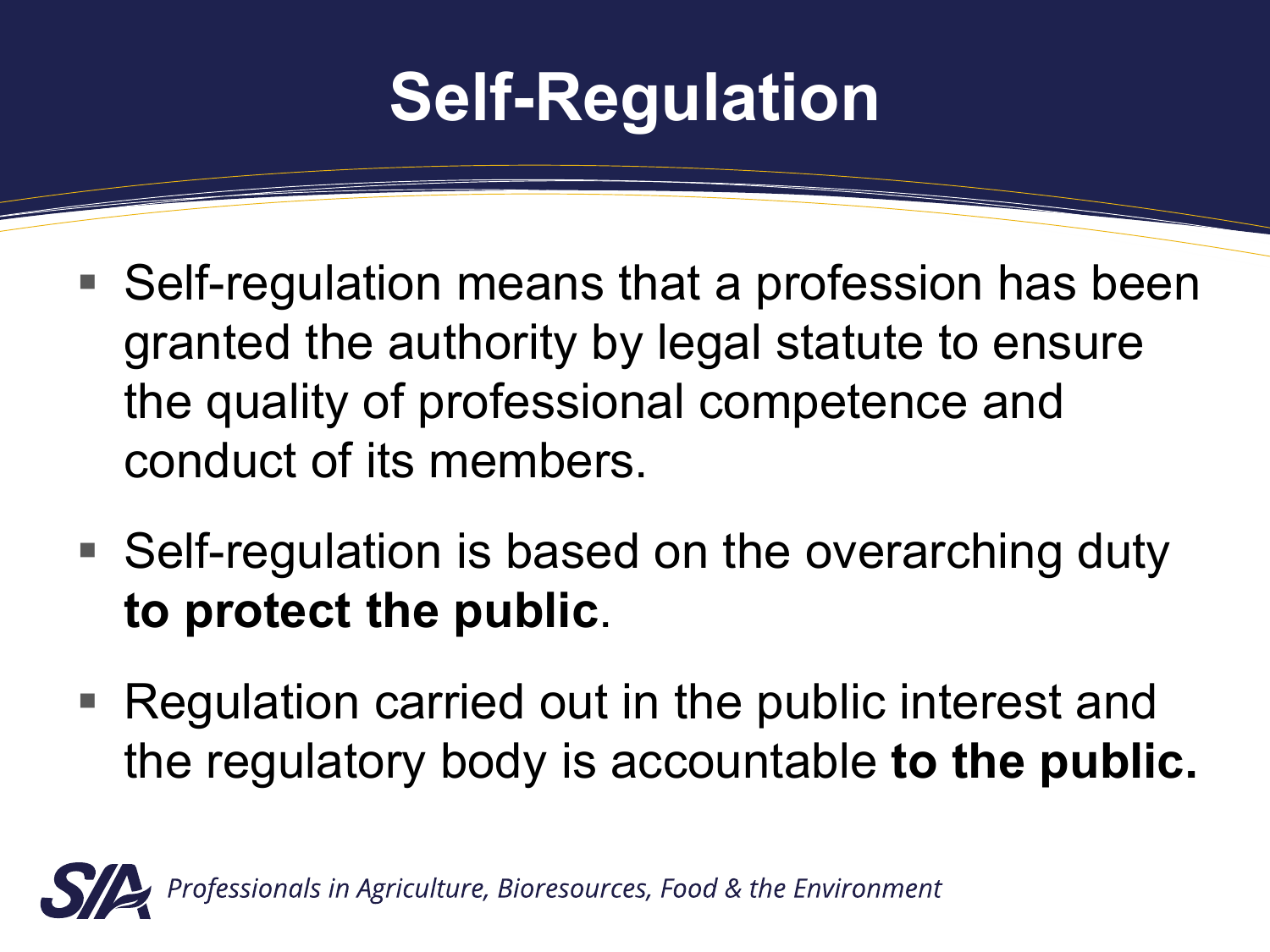## **Canadian Regulation of Professions**

- The regulation of the professions is provincial jurisdiction, coming within "property and civil rights in the Province" in section 92(13) of the *Constitution Act, 1867*
- Statutes state and the Supreme Court of Canada has determined that the **primary purpose of a self-governing professions is the protection of the public**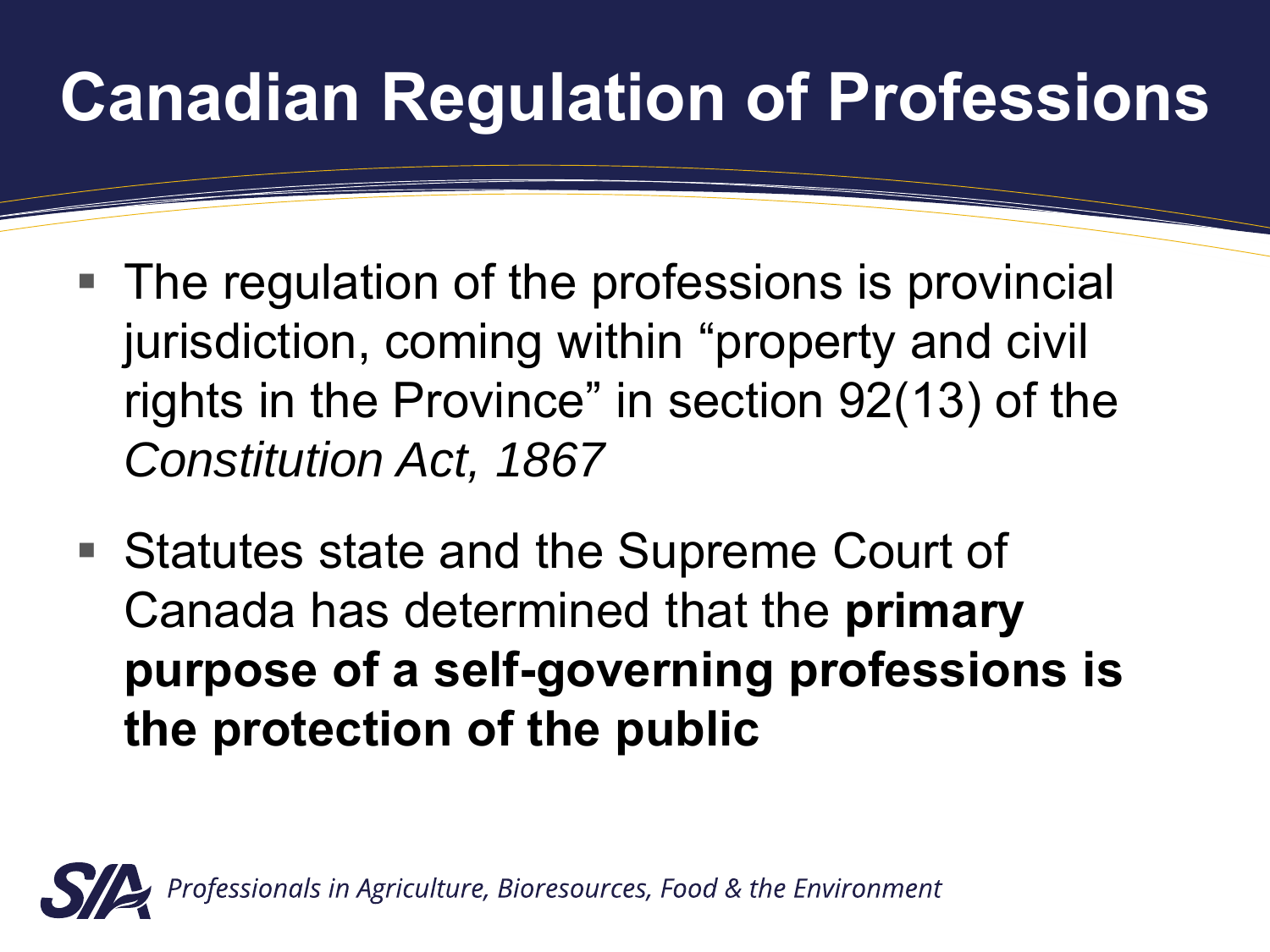#### **Aspects of Regulation**

#### **Registration**

- Qualified persons are registered and licensed as members
- Members are subject to investigation and discipline for professional incompetence and professional misconduct

#### ■ **Prohibition** *(Agrologists Act, (s.22))*

• Unqualified persons are prohibited from using title and/or from engaging in professional practice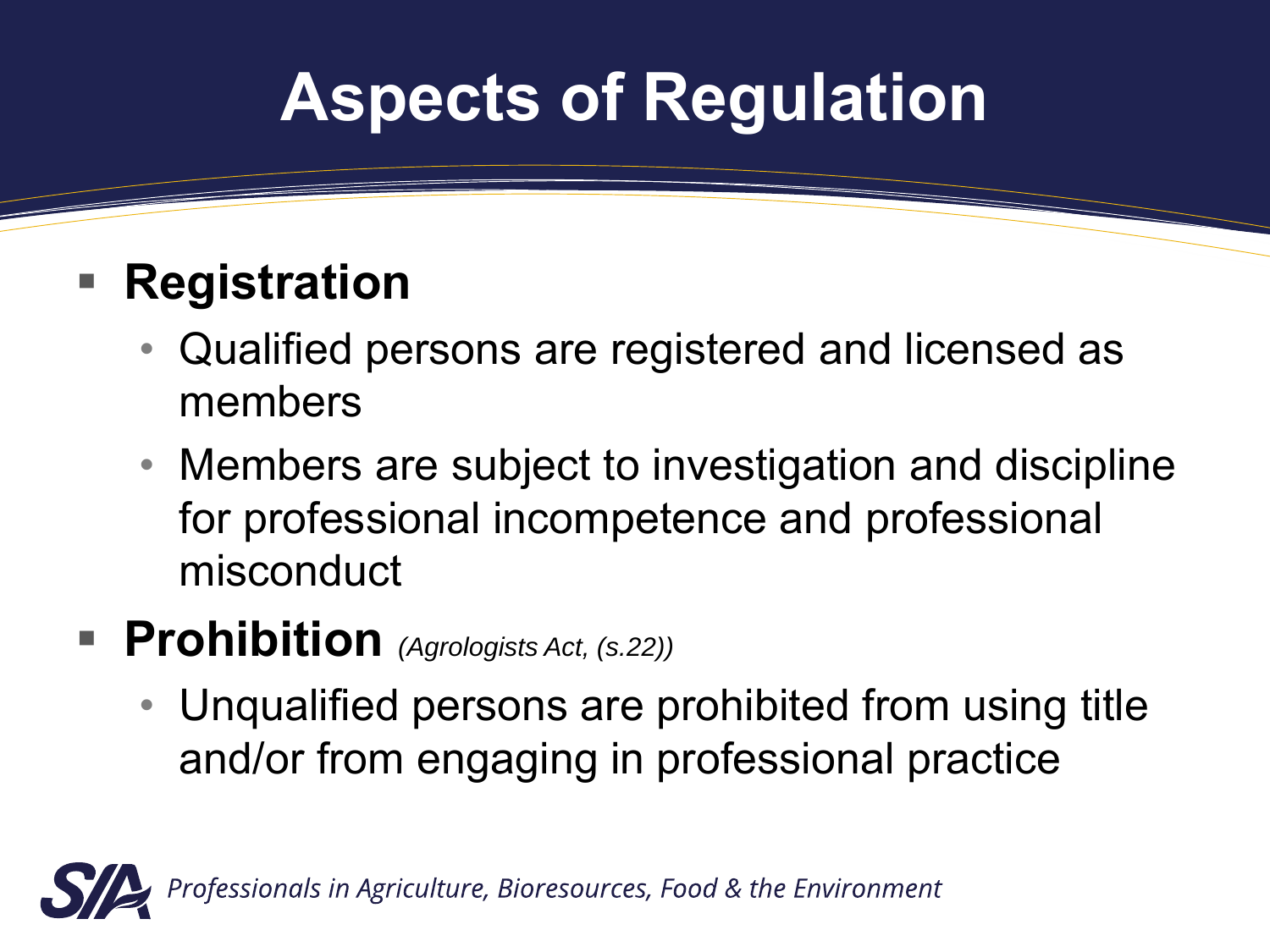#### **Professional Regulation in SK**

Over 40 statutes in SK regulating professions

Agrologists are regulated by the *Agrologists Act*

#### Some legislation is "**right to practice**" and some is "**right to title**"

- •*The Engineering and Geoscience Professions Act* 
	- •Requires Engineers and Geoscientists to be licensed
- •*The Interior Designers Act* 
	- •Only protects the title "Interior Designer" but no requirement for membership to engage in practice
- •*The Agrologists Act*
- •Requires Agrologists to be licensed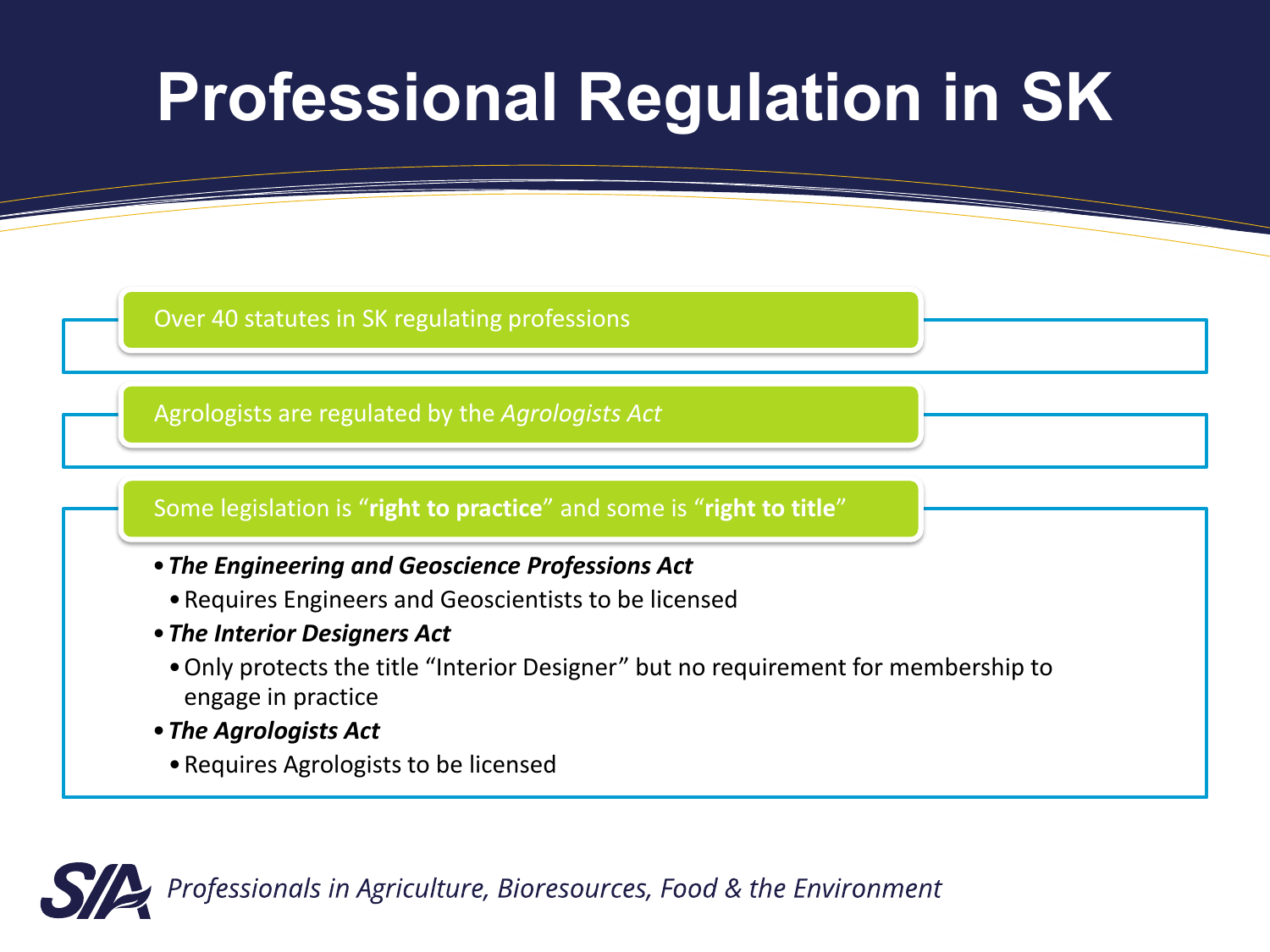

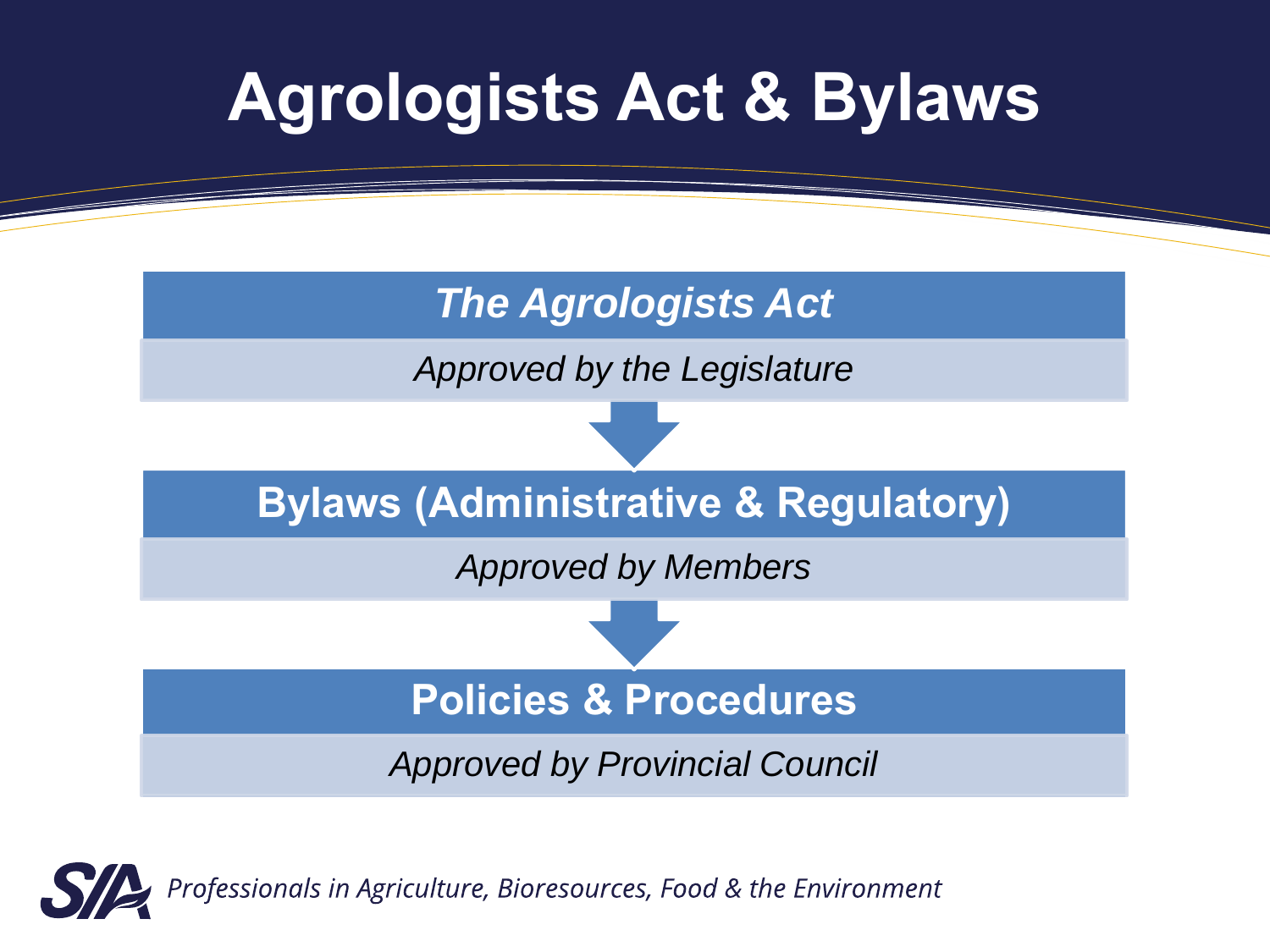#### **Regulation of Professionals**

- Members are subject to the legislation of the *Agrologists Act* and Bylaws
- Regulatory Bylaws contain a "Code of Ethics" to be followed by all members
- Complaints can be made about the *competence* and conduct of registered members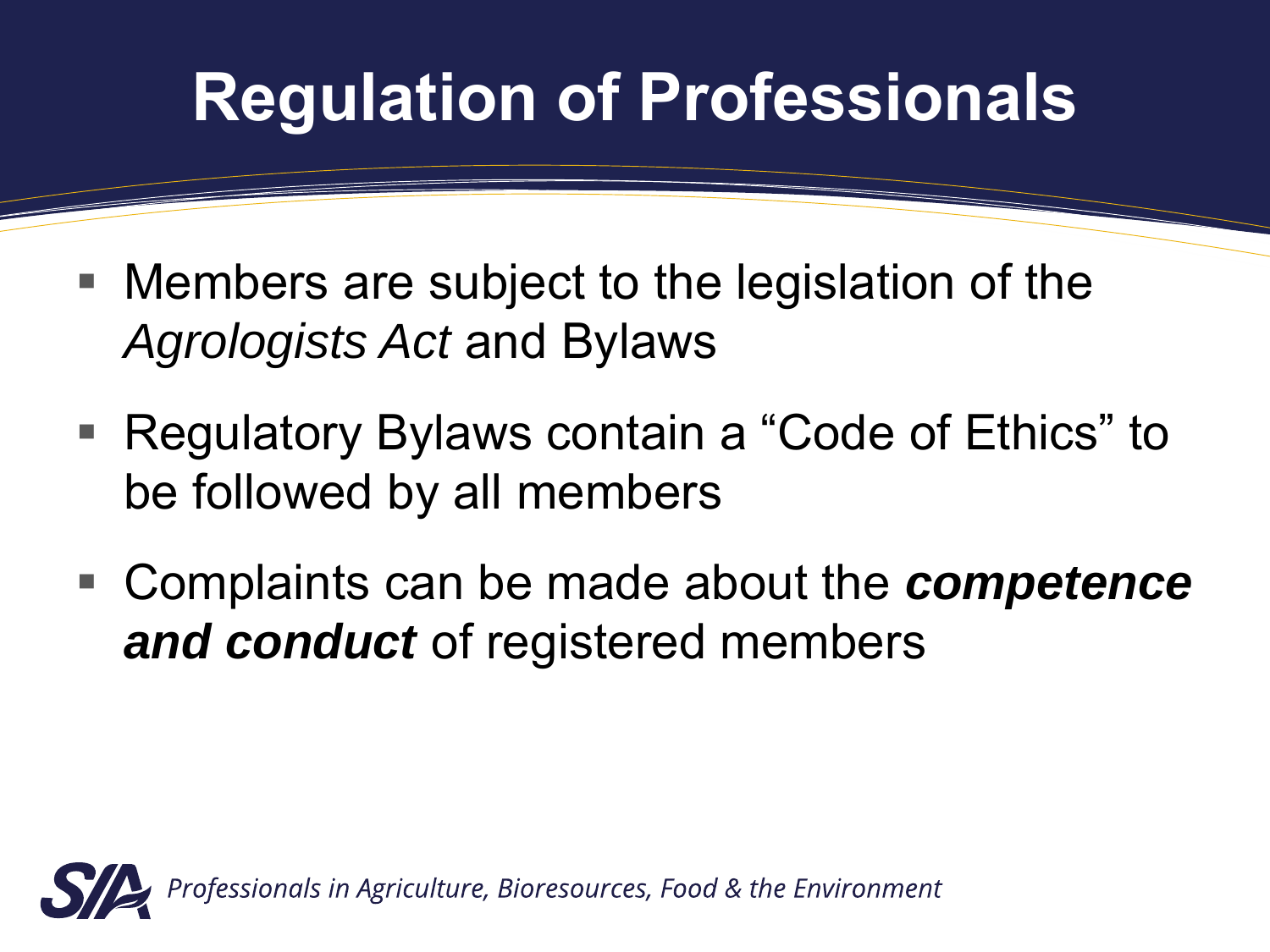#### **Membership Statistics Report 2011-2021**

| <b>Designation</b>                  | <b>Dec 31</b><br>$2011*$ | <b>Dec 31</b><br>2012* | <b>Dec 31</b><br>$2013*$ | <b>Dec 31</b><br>$2014*$ | <b>Dec 31</b><br>$2015*$ | <b>Dec 31</b><br>2016* | <b>Dec 31</b><br>2017* | <b>Dec 31</b><br>$2018*$ | <b>Dec 31</b><br>2019* | <b>Dec 31</b><br>2020* | <b>Dec 31</b><br>2021* |
|-------------------------------------|--------------------------|------------------------|--------------------------|--------------------------|--------------------------|------------------------|------------------------|--------------------------|------------------------|------------------------|------------------------|
| PAq                                 | 946                      | 956                    | 1,073                    | 1,140                    | 1,191                    | 1,250                  | 1,257                  | 1,264                    | 1,266                  | 1304                   | 1333                   |
| AAg                                 | 150                      | 159                    | 199                      | 261                      | 279                      | 334                    | 348                    | 385                      | 422                    | 445                    | 488                    |
| TechAg                              | 16                       | 24                     | 33                       | 55                       | 63                       | 68                     | 73                     | 80                       | 86                     | 94                     | 106                    |
| ATechAg                             | 19                       | 33                     | 36                       | 40                       | 44                       | 49                     | 51                     | 67                       | 71                     | 80                     | 94                     |
| <b>Subtotal</b>                     | 1,131                    | 1,172                  | 1,341                    | 1,496                    | 1,577                    | 1,701                  | 1,729                  | 1,796                    | 1,845                  | 1923                   | 2,021                  |
| <b>Annual</b><br>Growth             | $-1.4%$                  | 3.6%                   | 14.4%                    | 11.6%                    | 5.4%                     | 7.8%                   | 1.6%                   | 3.9%                     | 2.7%                   | 4.2%                   | 5.1%                   |
| Retired                             | 28                       | 27                     | 78                       | 95                       | 95                       | 105                    | 92                     | 101                      | 104                    | 123                    | 145                    |
| <b>Student</b><br><b>Affiliates</b> | 45                       | 70                     | 118                      | 198                      | 225                      | 196                    | 129                    | 153                      | 64                     | 58                     | 64                     |

\*Note: The December 31<sup>st</sup> registration renewal date indicates the number of practicing members as of January, of the preceding year. This number will increase each month during 2022 as there are new applications, transfers, duals, and reinstatements.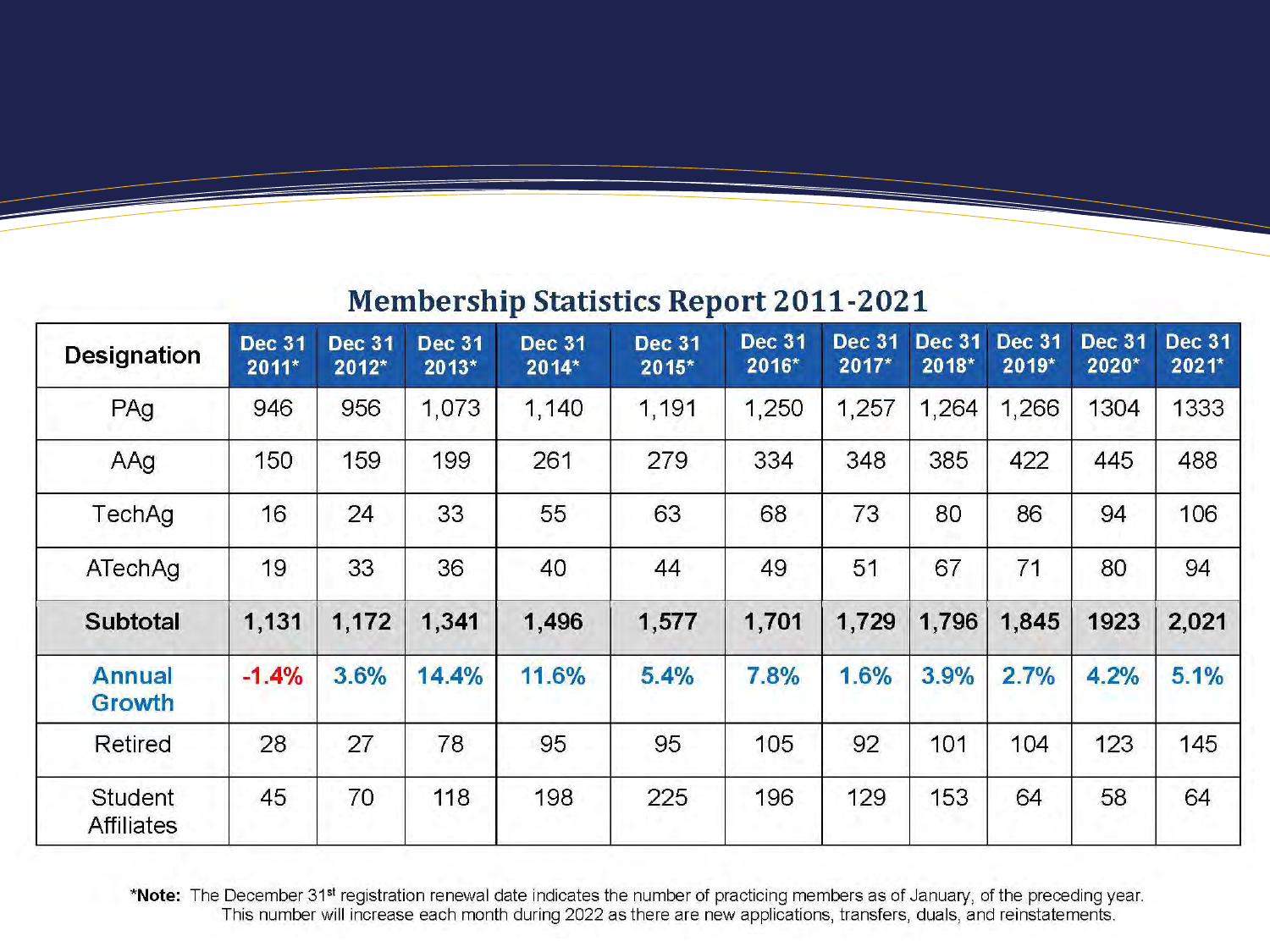#### **"Good Standing" Criteria**

- To be classified as a member in good **standing:**
	- Pay annual registration fees by *Dec. 31*
	- Submit report of annual CPD online *by Dec. 31*

#### ▪ **Continuing Professional Development (CPD)**

• All agrologists must demonstrate competency by reporting 35 hours per year OR a minimum of 105 hours over the most recent 3-year period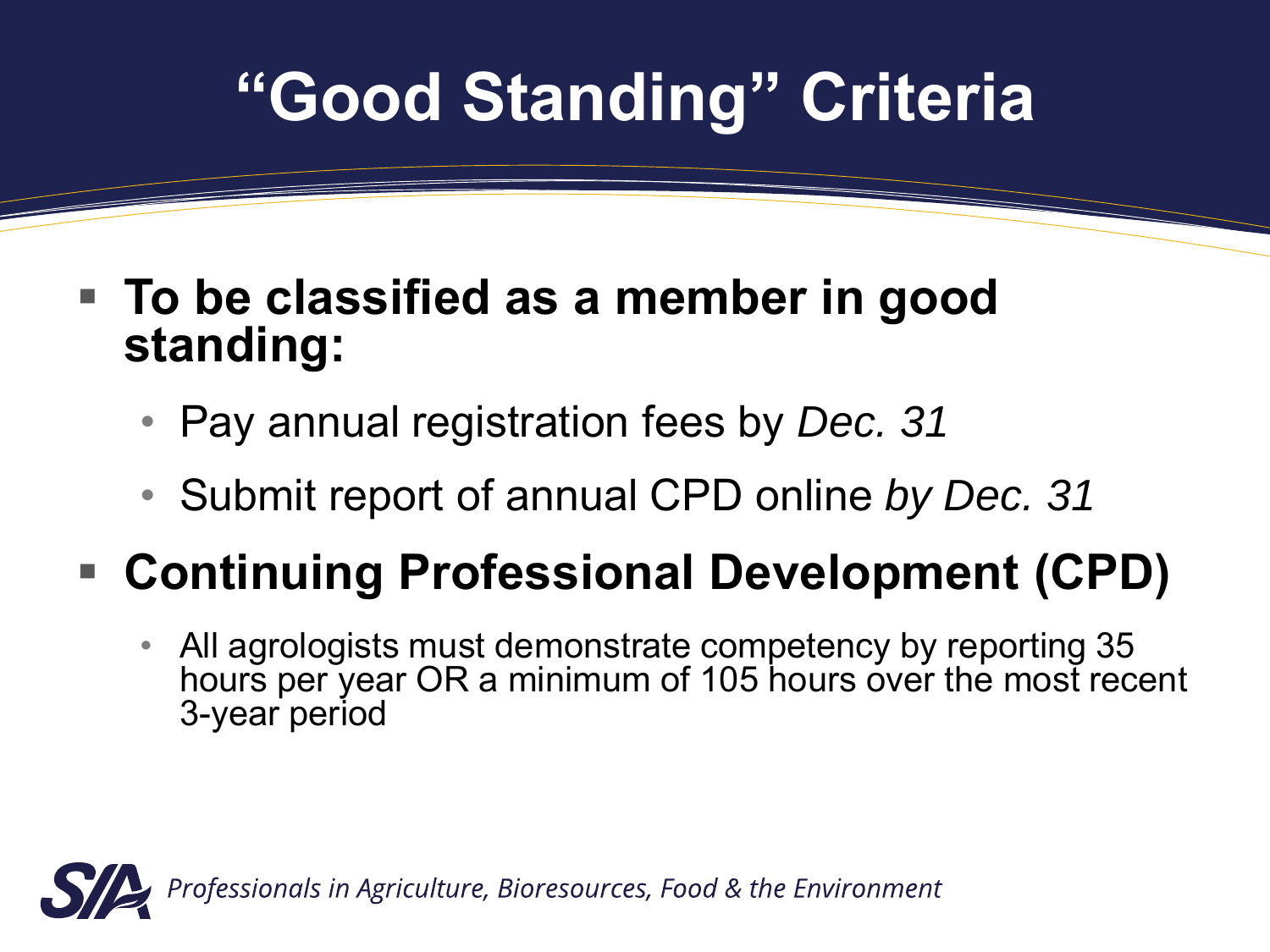## **2021 Top Employers Statistics**

|                         | <b>Employer Name</b>                                                                            | Dec 31/21 |
|-------------------------|-------------------------------------------------------------------------------------------------|-----------|
|                         | Saskatchewan Ministry of Agriculture <sup>1</sup>                                               | 157       |
| $\overline{c}$          | <b>Federated Co-operatives Limited</b><br>(includes Co-operative Retailing System) <sup>2</sup> | 110       |
| 3                       | Nutrien AgSolutions                                                                             | 105       |
| $\overline{\mathbf{4}}$ | University of Saskatchewan                                                                      | 96        |
| 5                       | Winfield United Canada <sup>3</sup>                                                             | 80        |
| 6                       | <b>Richardson Pioneer</b>                                                                       | 58        |
| $\overline{7}$          | <b>BASF</b>                                                                                     | 57        |
| $\bf{8}$                | <b>Bayer CropScience</b>                                                                        | 51        |
| 9                       | Saskatchewan Assessment Management Agency                                                       | 49        |
| 10                      | Farm Credit Canada                                                                              | 35        |
| 11                      | <b>Matrix Solutions</b>                                                                         | 30        |
| 12                      | Corteva Agrisciences                                                                            | 26        |
| 13                      | Cargill                                                                                         | 25        |
| 14                      | The Rack                                                                                        | 18        |
| 15                      | <b>Farmers Edge</b>                                                                             | 16        |
| 15                      | Ag Grow Consulting                                                                              | 16        |
| 15                      | SK Ministry of Environment                                                                      | 16        |
| 16                      | Agriculture & Agri-Food Canada                                                                  | 15        |
| 16                      | Syngenta                                                                                        | 15        |
| 17                      | Parrish & Heimbecker                                                                            | 13        |
| 17                      | <b>Golder Associates</b>                                                                        | 13        |
| 17                      | <b>Ducks Unlimited</b>                                                                          | 13        |
| 18                      | <b>FMC Corporation</b>                                                                          | 12        |
| 18                      | <b>CropPro Consulting</b>                                                                       | 12        |

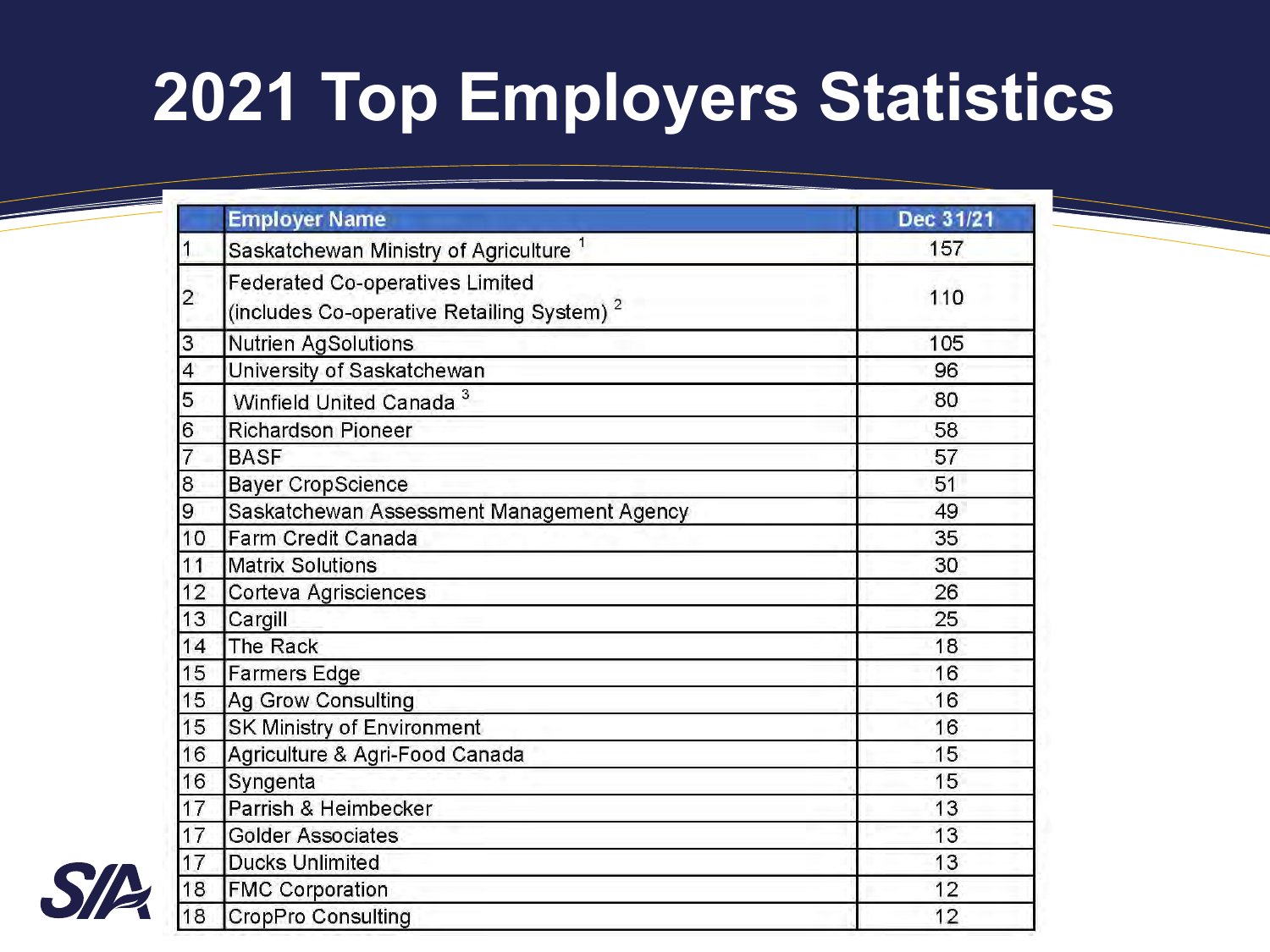#### **Professionalism & Ethics** *Part 3*



- Meaning of Ethics
- Institute Code of Ethics
- *Agrologists Act*
- **Due Diligence**
- **Professional Misconduct or Incompetence**
- **Disciplinary Process**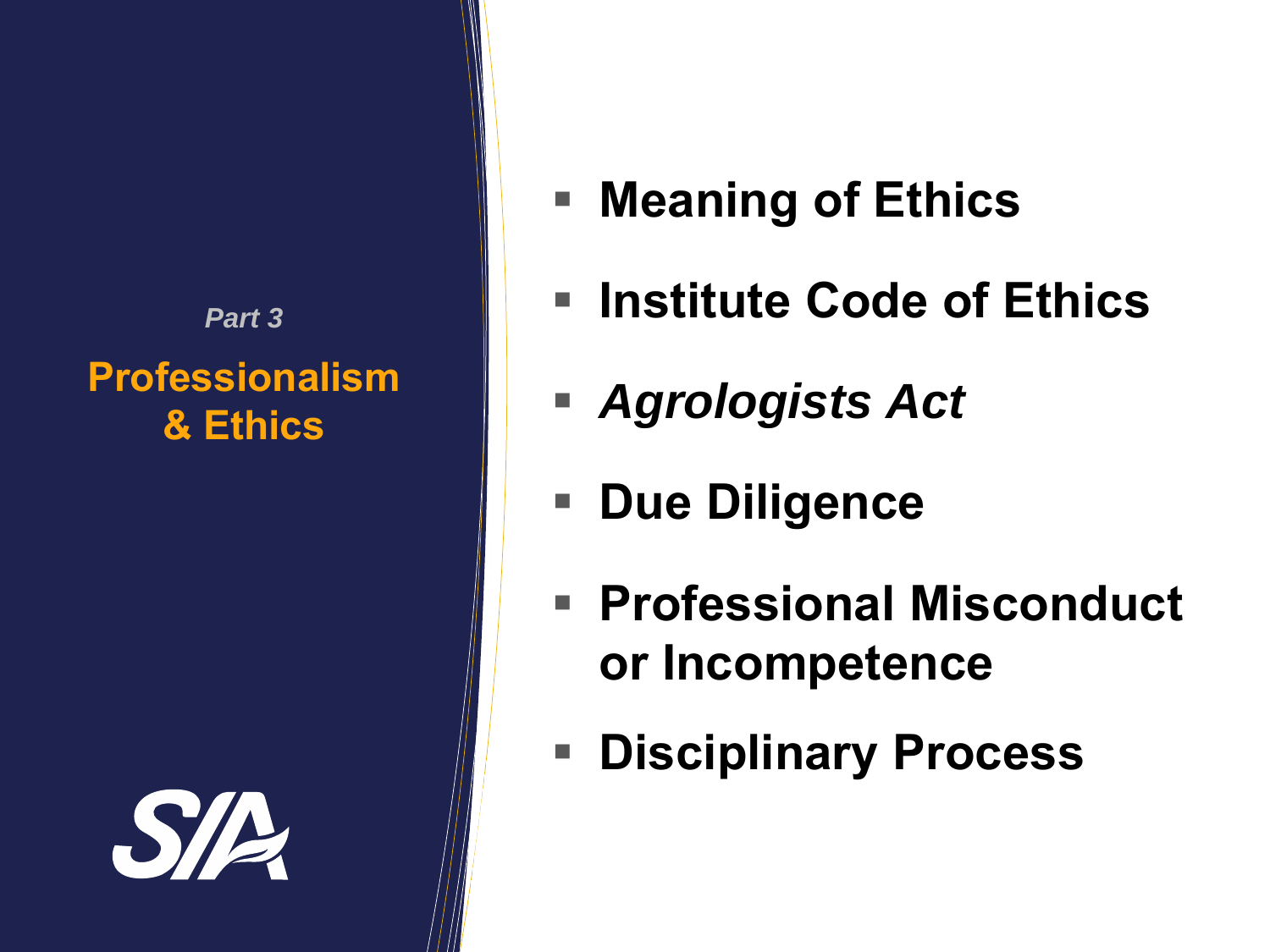## **Meaning Of Ethics**

- **Ethics Defined** *(Merriam Webster Dictionary)* 
	- The discipline dealing with what is good & bad

#### ▪ **Harmonized link between:**

- Feelings
- Thoughts
- Actions
- **Communications**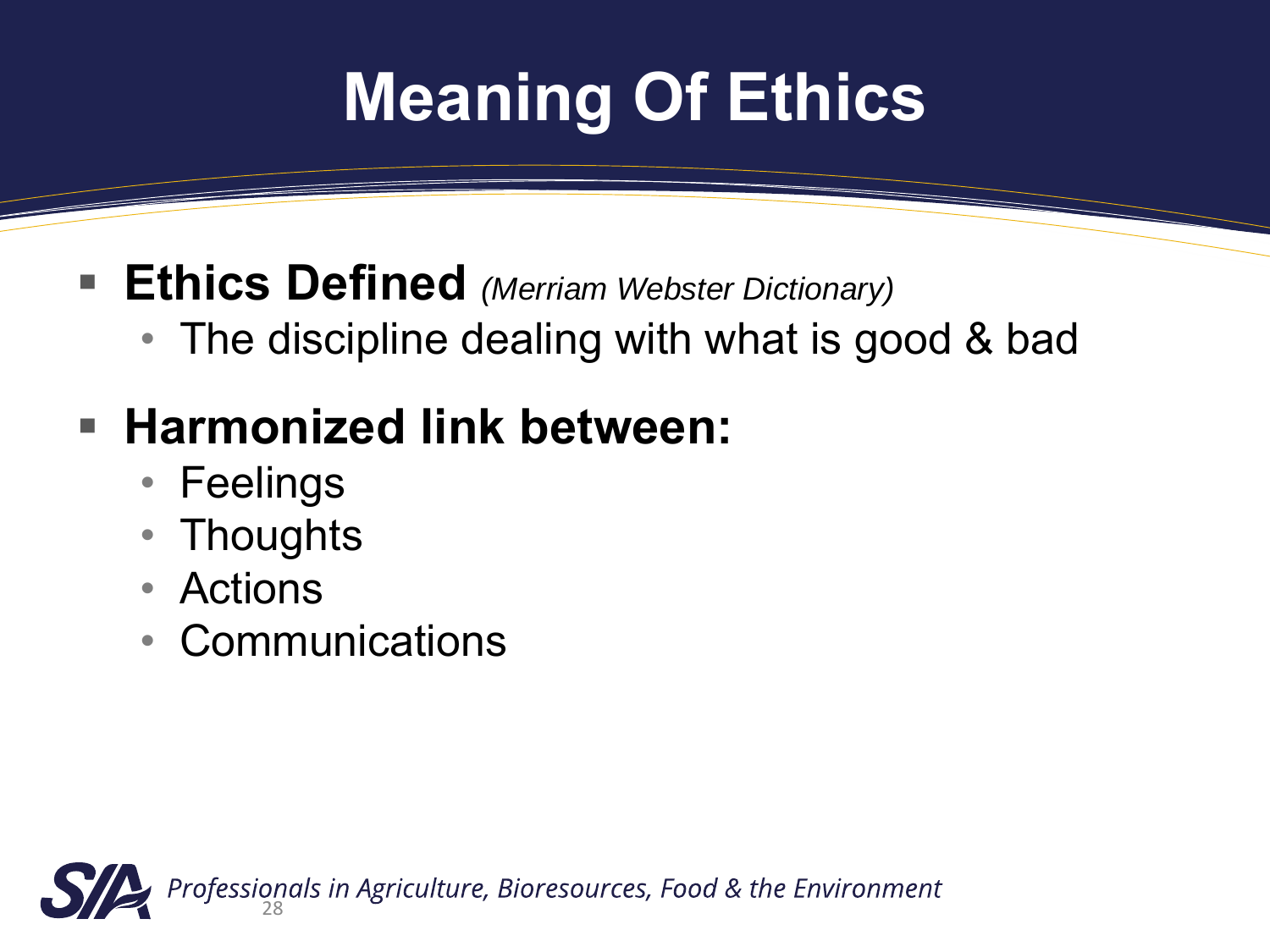## **Ethical Positions**

#### ■ Ethical **POSITIONS** must be identified for:

- Your profession
- Your organization
- You personally
- **.** If lack of harmony between these, there could be conflict that disrupts your service to the public

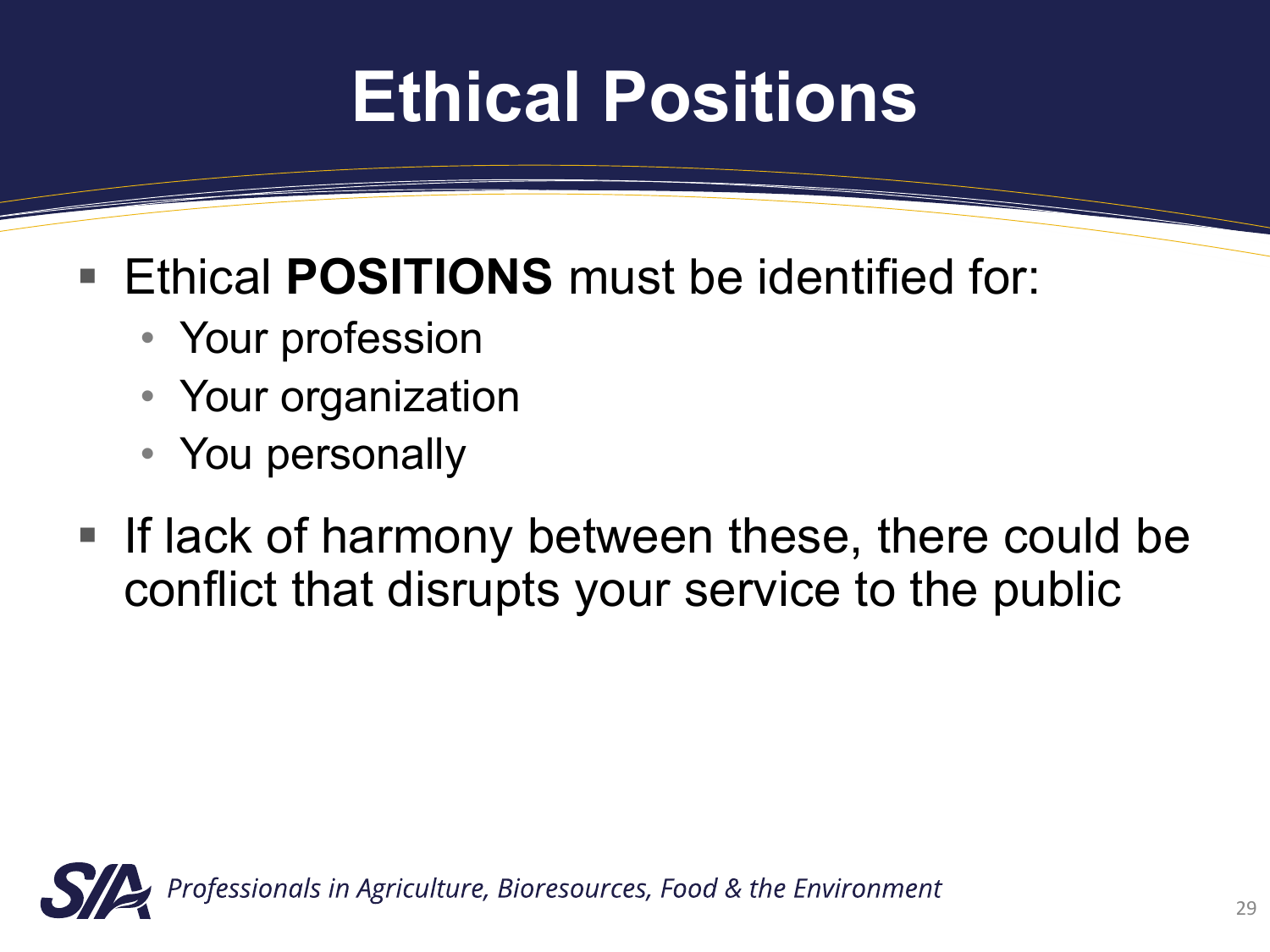## **Ethical Components**

#### ■ Four **COMPONENTS** to ethical positions:

- Competency
- Integrity
- Objectivity
- Honesty
- **EXT** If your *organization, profession & you* are not known to be strongly linked to these components, it is impossible to practice at your full capability.

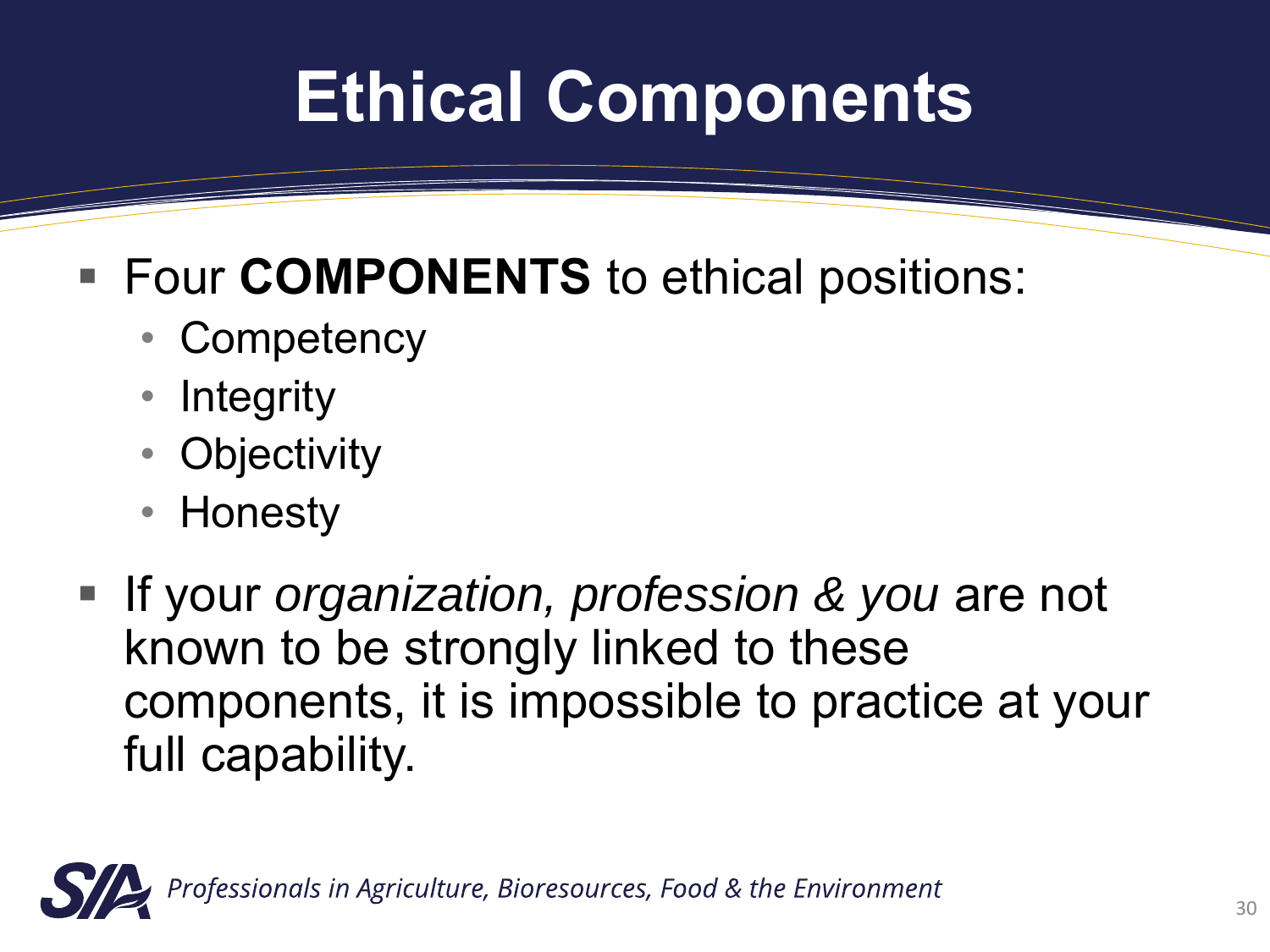#### **Code of Ethics**

- The profession of Agrology demands integrity, competence and objectivity in the conduct of its members while fulfilling their professional responsibilities to the:
	- 1. Public
	- 2. Employer or client
	- 3. Profession
	- 4. Other Agrologists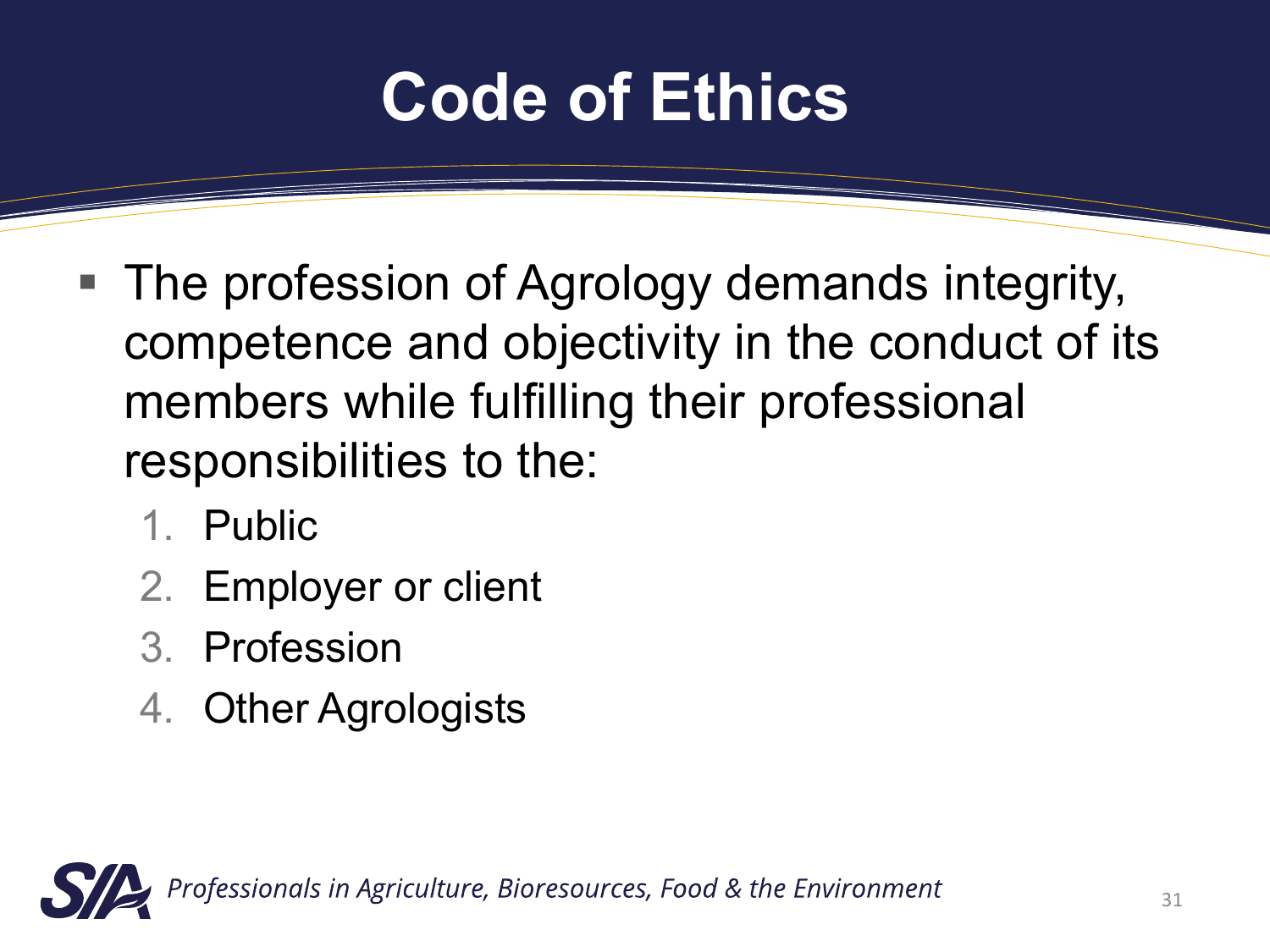## **1. Responsibility to the Public**

- Practice only in those fields where the Agrologists' training, ability and experience make them professionally qualified
- Express a professional opinion only when:
	- Founded on adequate knowledge and experience
	- Where Agrologists' have an understanding of the situation and context against which this opinion is being offered

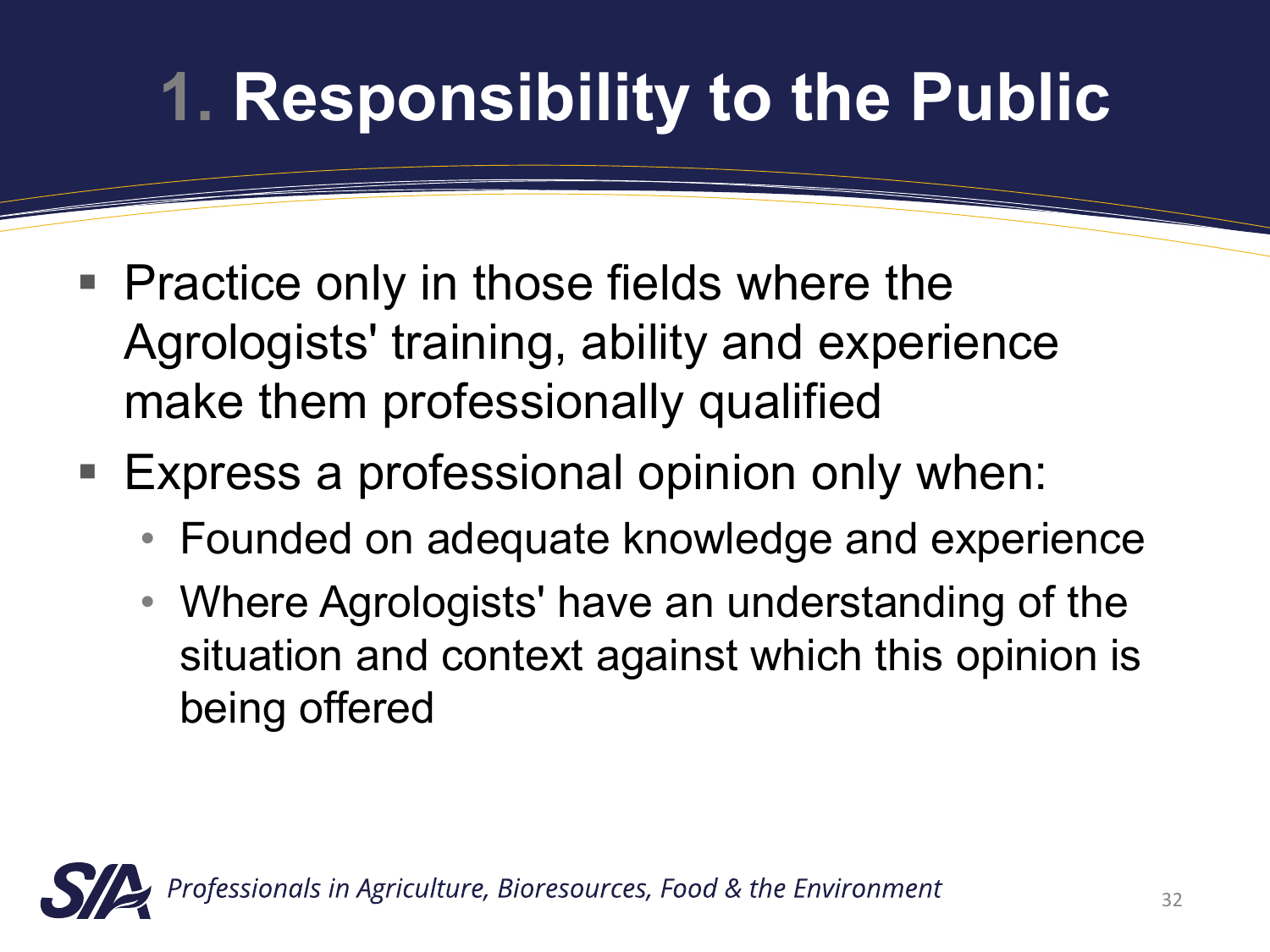## **1. Responsibility to the Public**

- Advocate and practice good stewardship of resources based on sound scientific principles.
- Extend public knowledge and to promote truthful and accurate statements on sustainable agricultural systems and environmental matters.
- Maintain proper regard for the safety of others in all work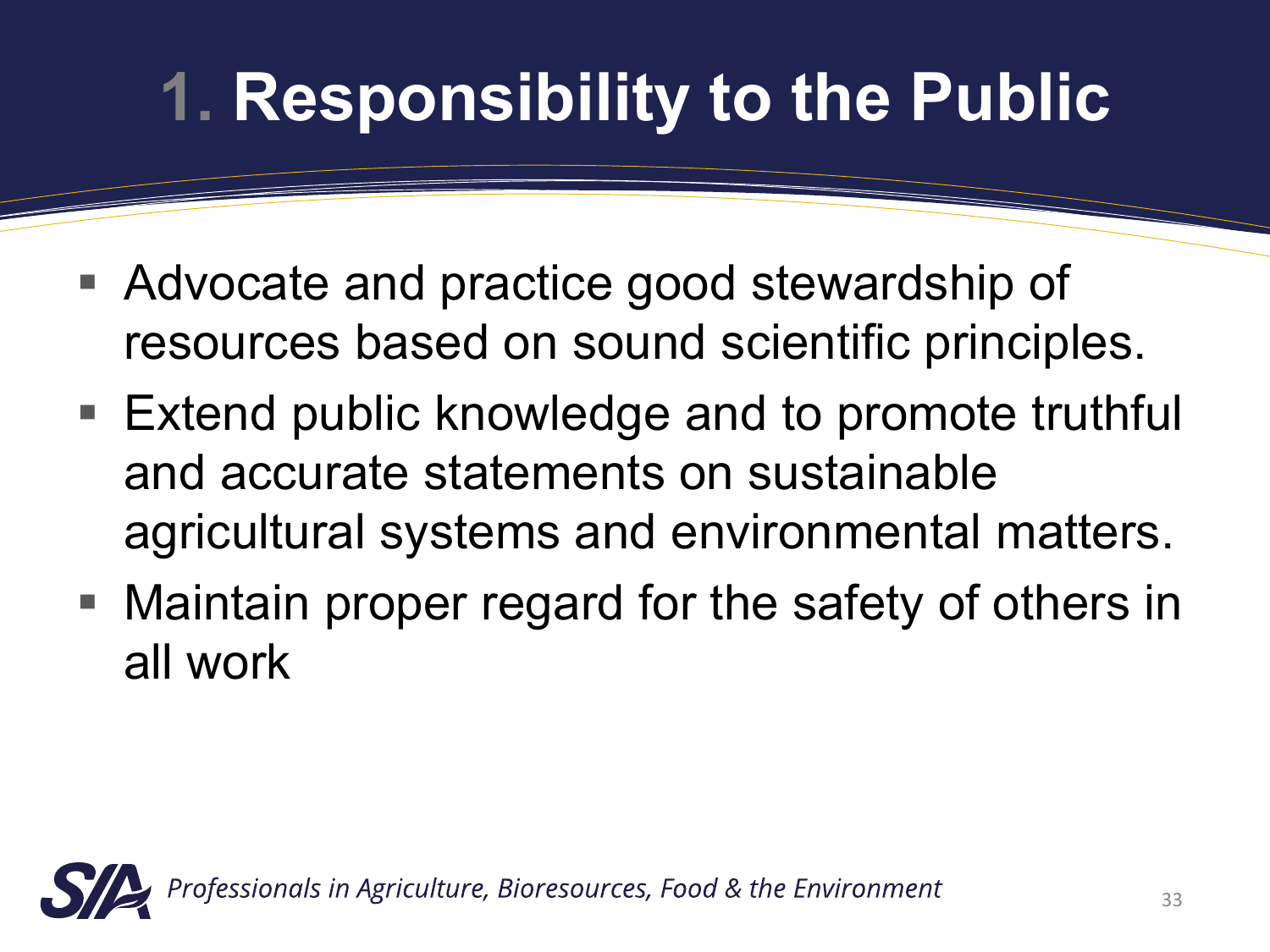## **2. Responsibility to the Client**

- Act conscientiously and diligently in providing professional services
- Maintain the confidentiality of client/employer information, unless given the explicit consent – except if the law requires
- Obtain a clear understanding of the client or employer's objectives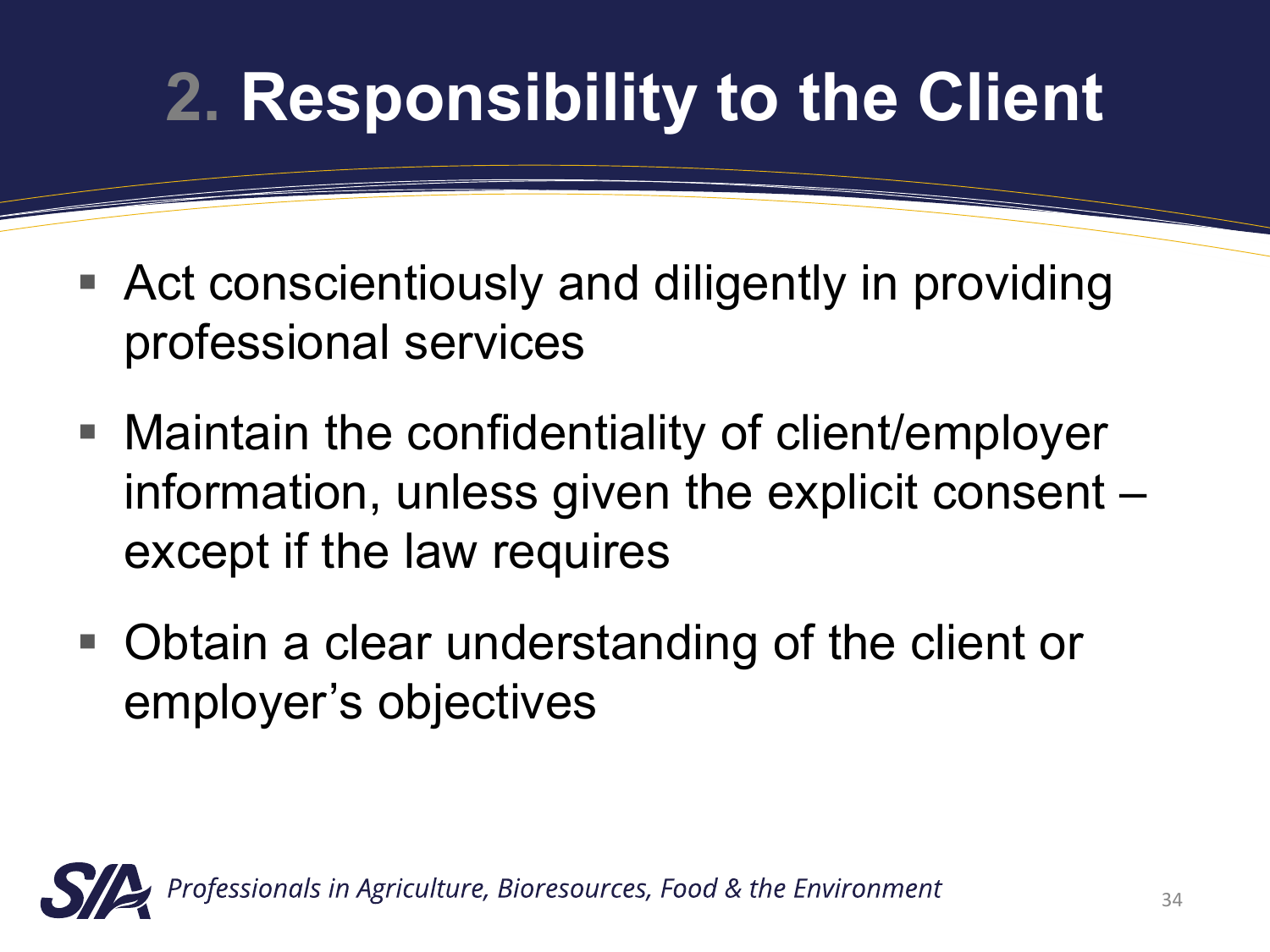## **2. Responsibility to the Client**

- Inform the client or employer of any action planned or undertaken that Agrologists' believe is detrimental to good stewardship or in breach of known laws or regulations
- Refuse any assignment that creates a conflict of interest
- Not accept compensation from more than one employer or client for the same work, without consent.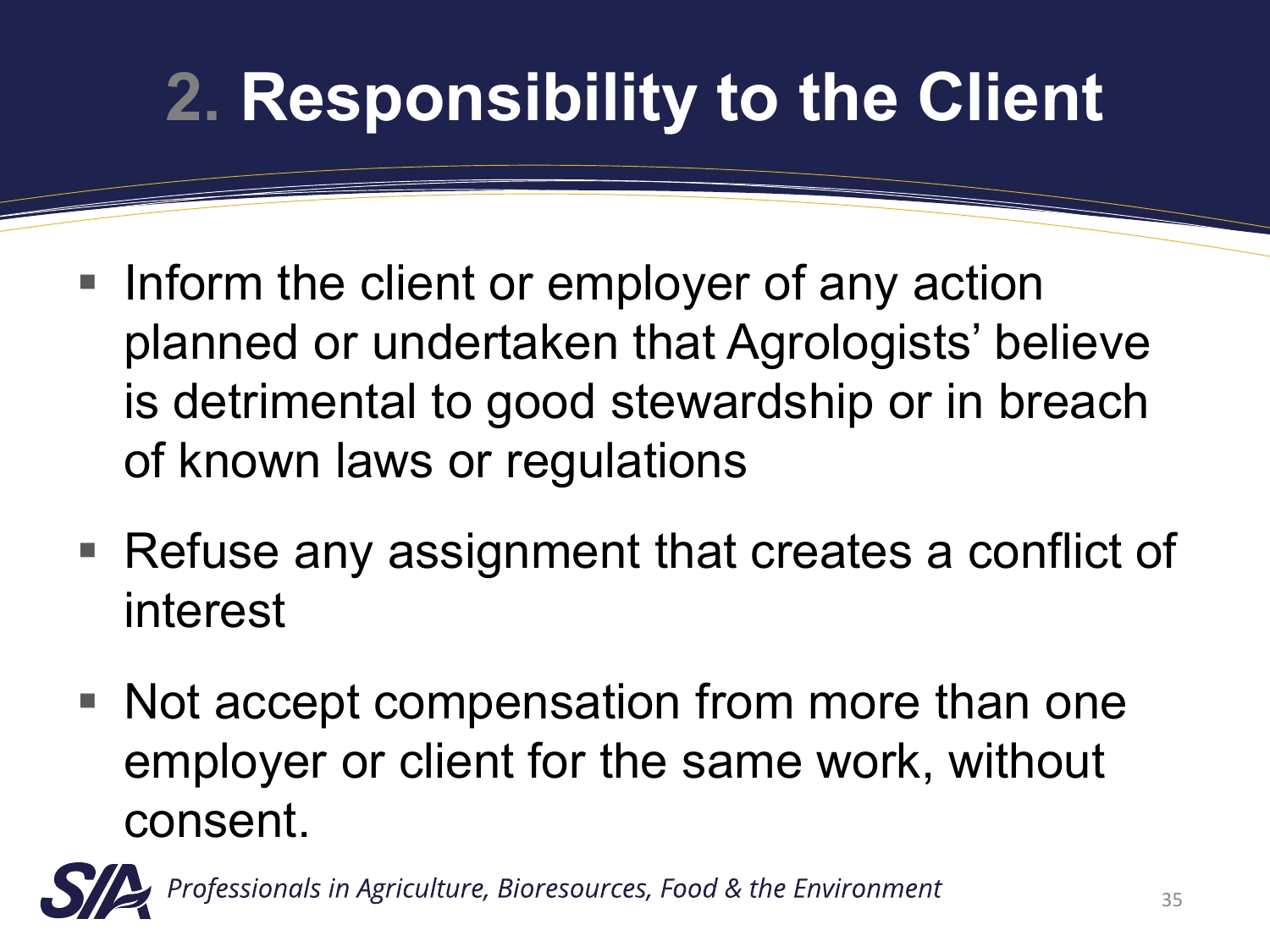## **3. Responsibility to the Profession**

- Inspire confidence in Agrology by maintaining high standards in conduct and work
- Support activities for the advancement of the profession
- Where Agrologists' believe another individual may be guilty of misconduct or incompetence;
	- To raise the matter with that individual, and
	- If not resolved, to inform the Registrar in writing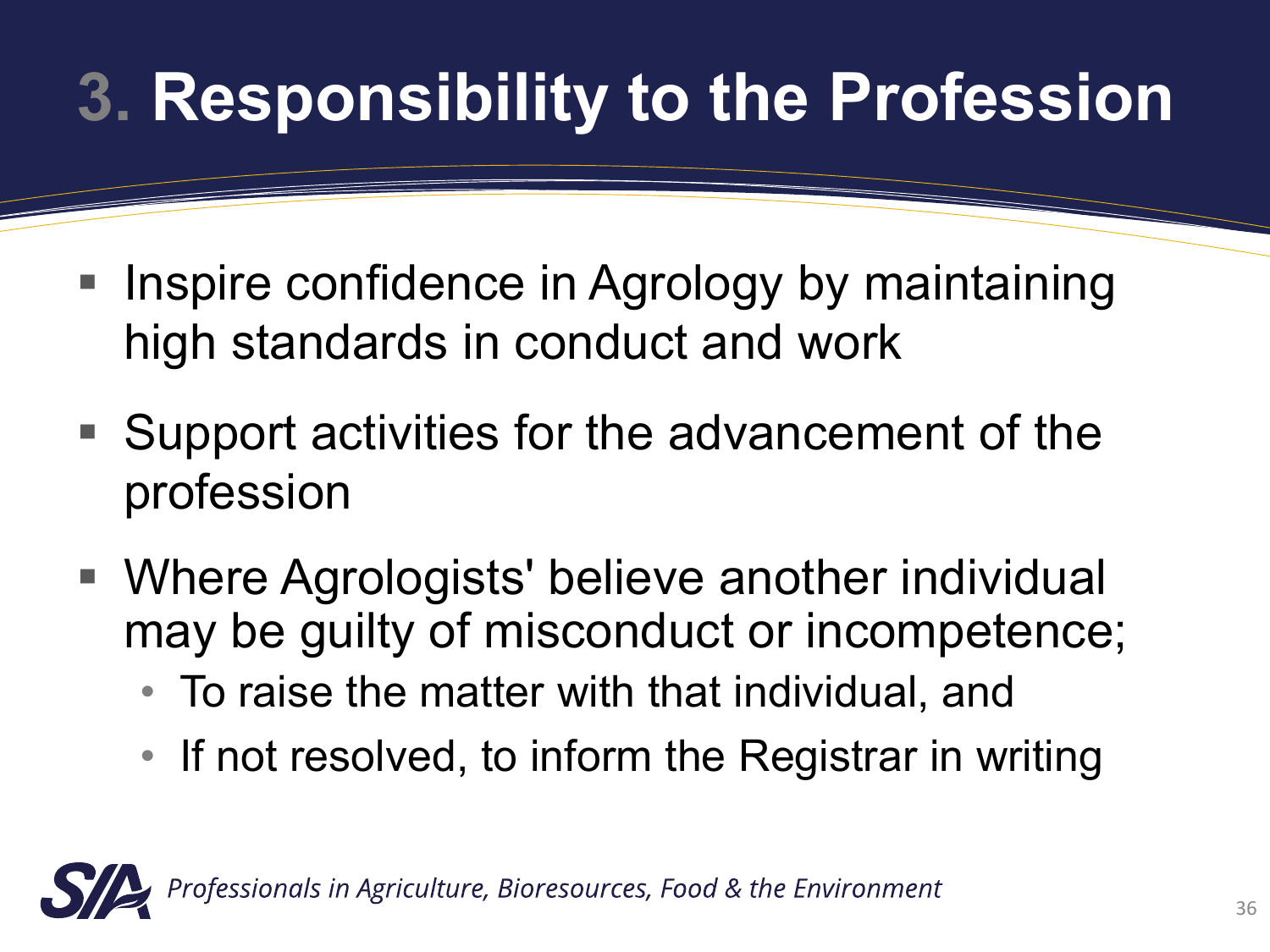## **3. Responsibility to the Profession**

- State clearly on whose behalf professional statements or opinions are made
- Sign and seal only those plans, reports and other documents for which Agrologists are professionally responsible and which were prepared by them or under their direction.

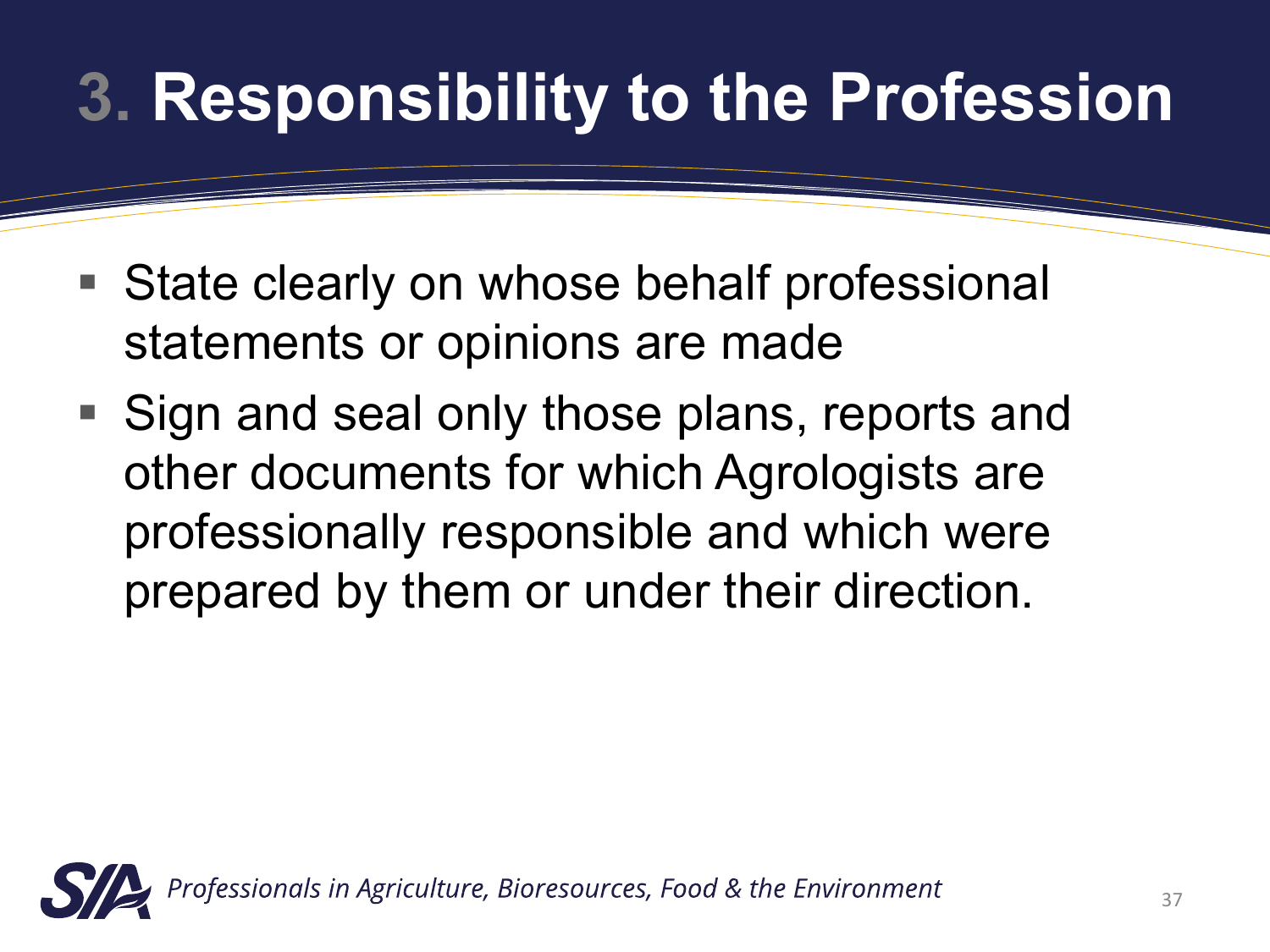## **4. Responsibility to Other Members**

- Abstain from undignified or misleading public communication with or about Agrologists
- Give credit for professional work to whom credit is due
- Share knowledge and experience with other **Agrologists**

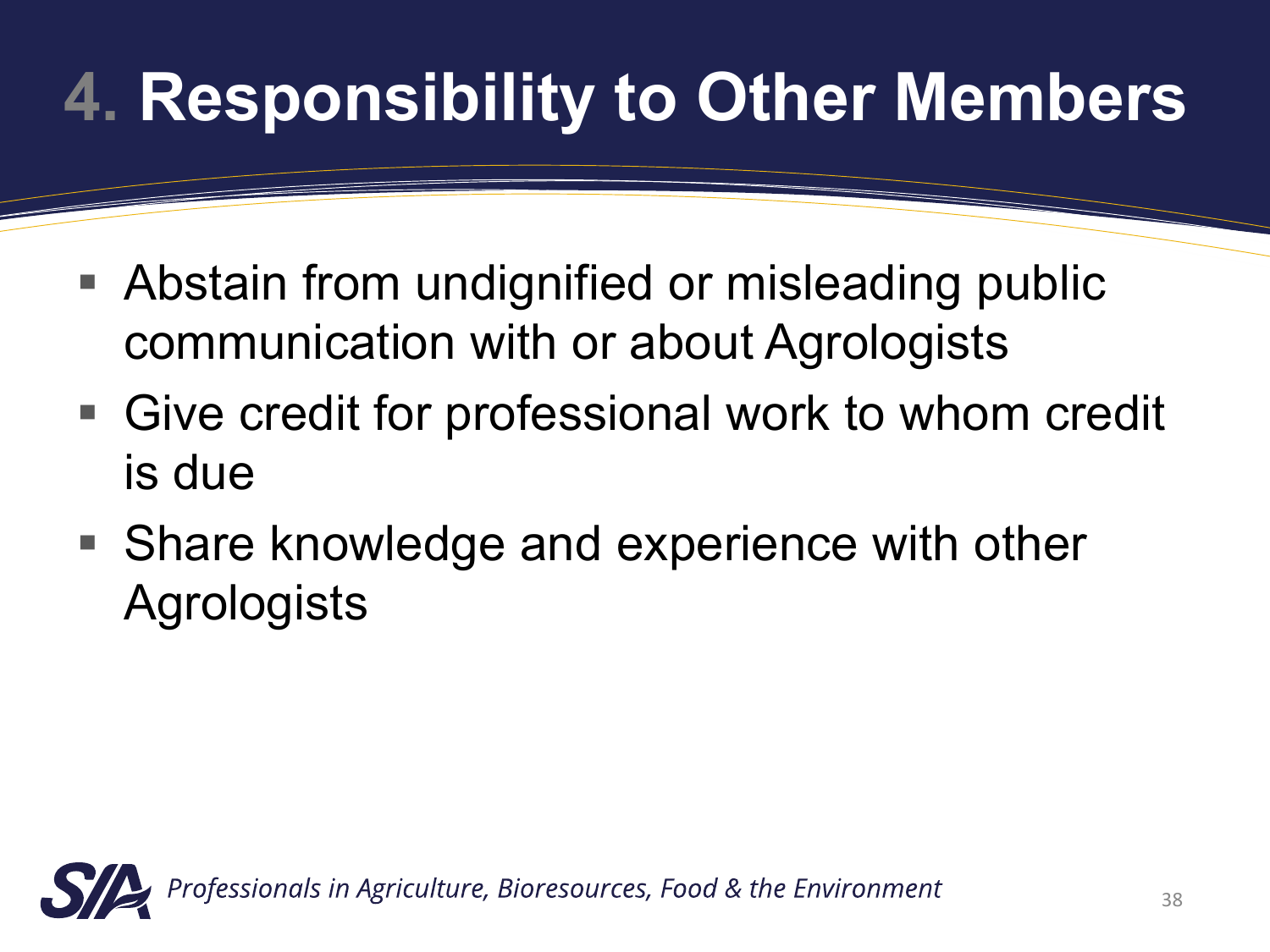#### **Professional vs Professionalism**

- Anyone can conduct themselves in a professional manner *(although not required)*
- Professionals **MUST** always conduct themselves in a professional manner *(this is non-negotiable)*
- Your conduct affects other Professional Agrologists and the profession.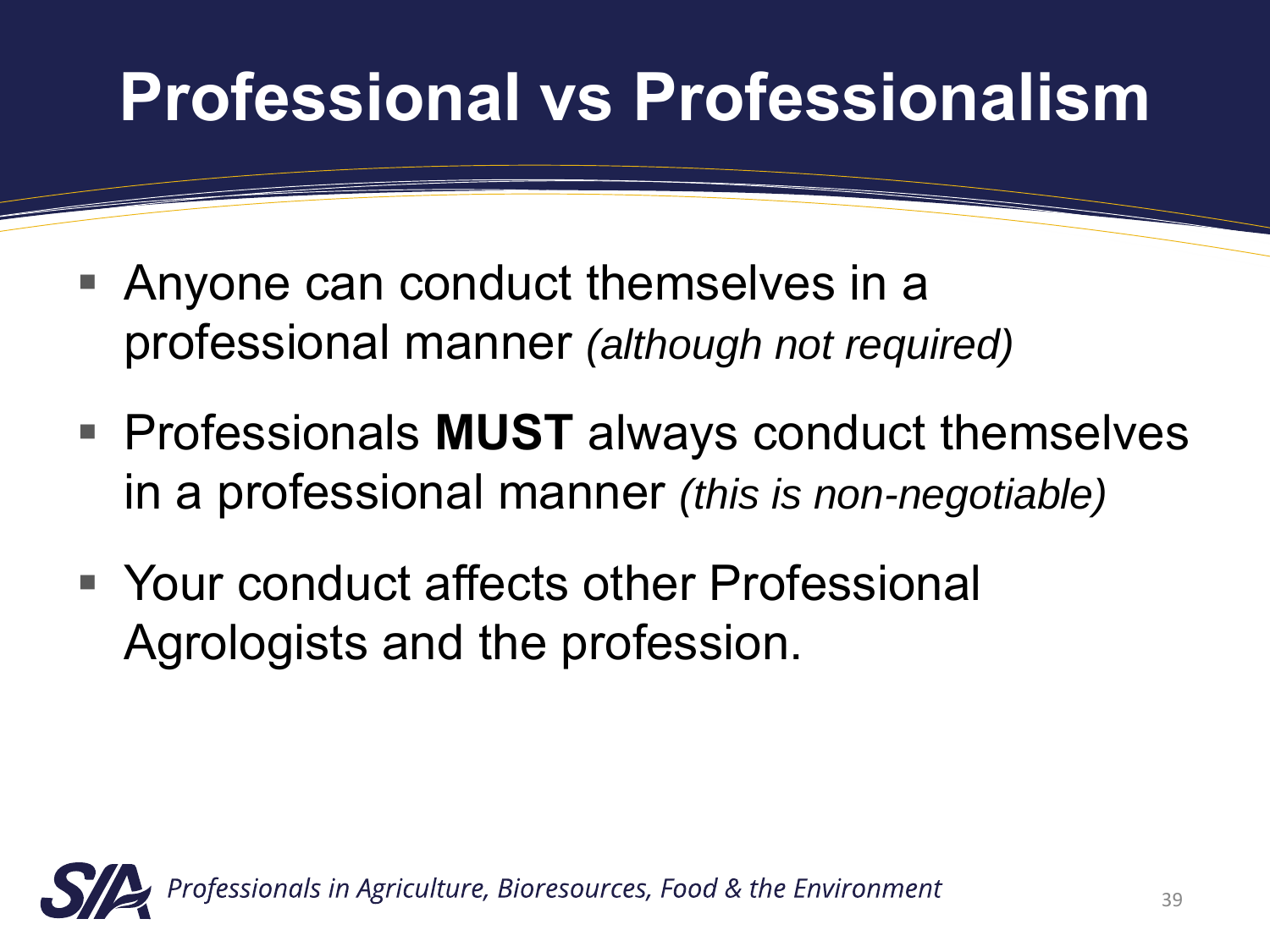#### **Due Diligence**

- **Due Diligence Defined** *(Merriam Webster Dictionary)* 
	- The care that a reasonable person exercises to avoid harm to other persons or their property.
- Investigate understand the task to be completed
- Completing all the work necessary.
- Present findings to the client in a manner that will ensure understanding of the results.
- Due diligence ensures that a minimum level of service is provided.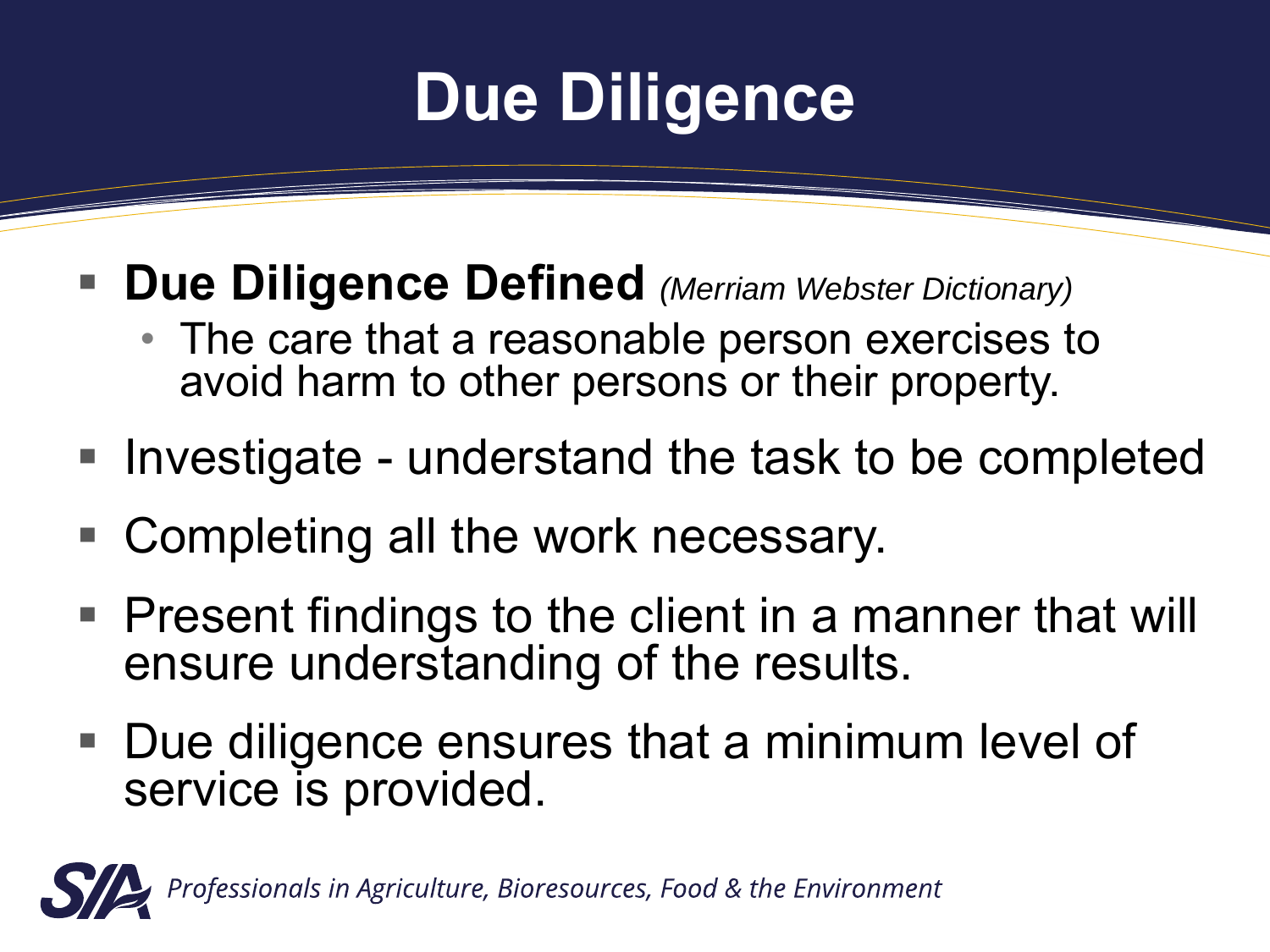#### **Misconduct or Incompetence**

- Concerned about the conduct or competency of a member or individual practicing Agrology?
	- Use the Institute's Complaint's Process
- The complaints process is part of the process by which the Institute protects the public from the unauthorized or unprofessional practice of Agrology.

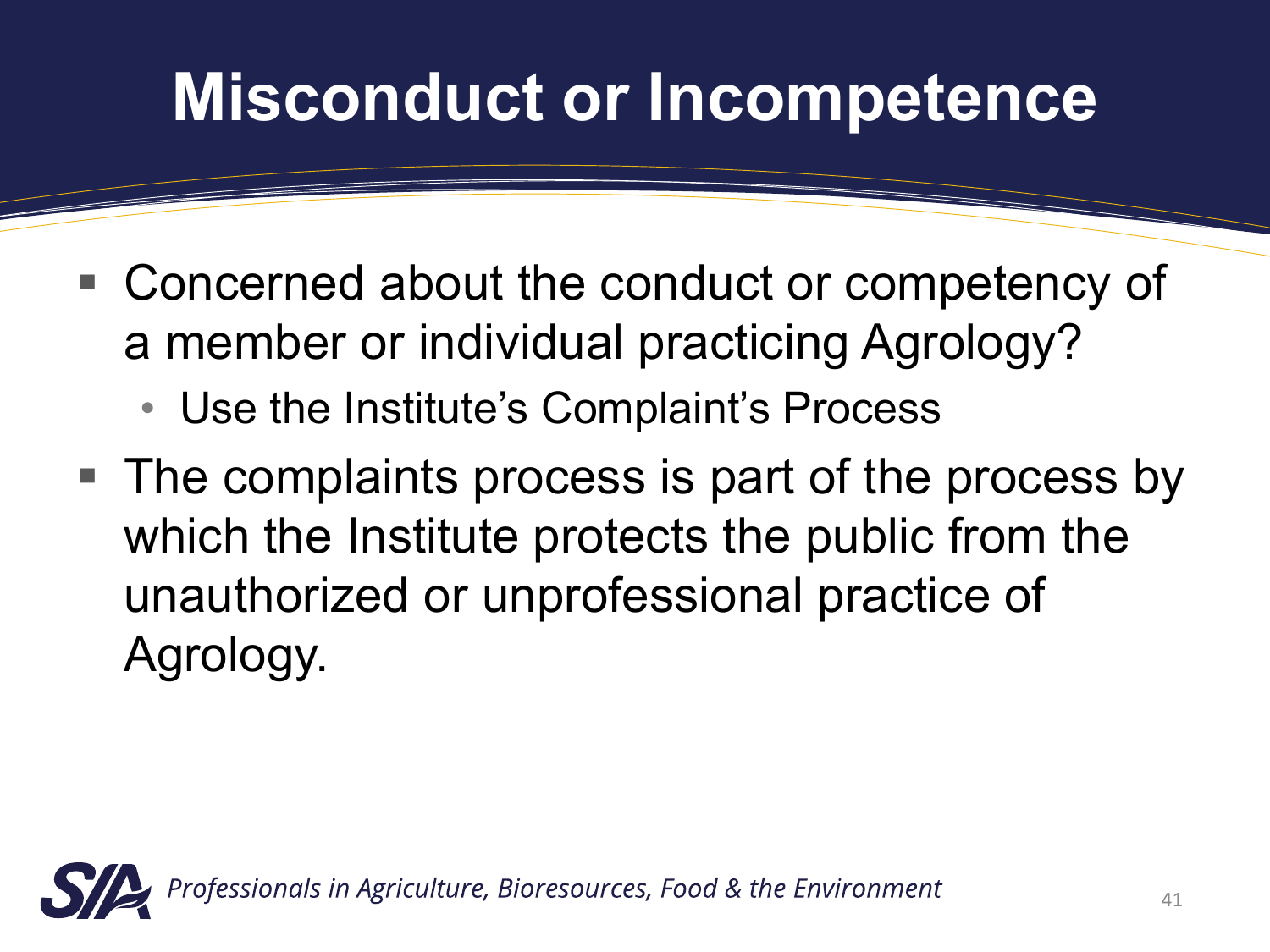#### **Complaint's Process**

#### ■ Submit Complaint

- Written
- Toll-Free Complaint's Line
- **Executive Director & Registrar Reviews Complaint**
	- If no merit Complaint is Rejected
	- If merit Passes to Professional Conduct **Committee**

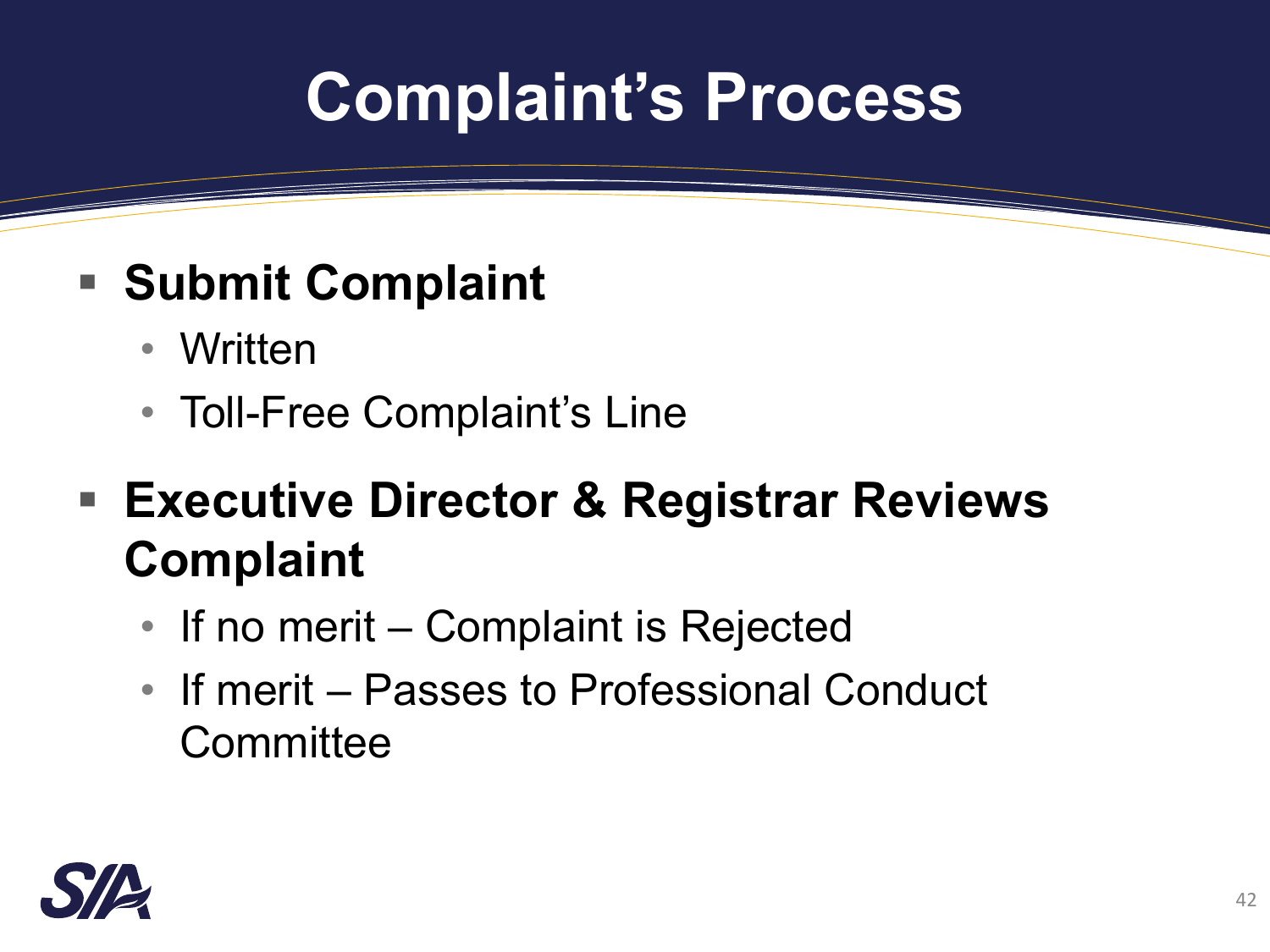#### **Complaint's Process**

- **Professional Conduct Committee Investigates Complaint**
	- If no merit Complaint is Rejected
	- If merit Passes to Discipline Committee
- **Discipline Committee Holds a Hearing** 
	- If found not guilty Complaint is Rejected
	- If found guilty Disciplinary Action is Determined

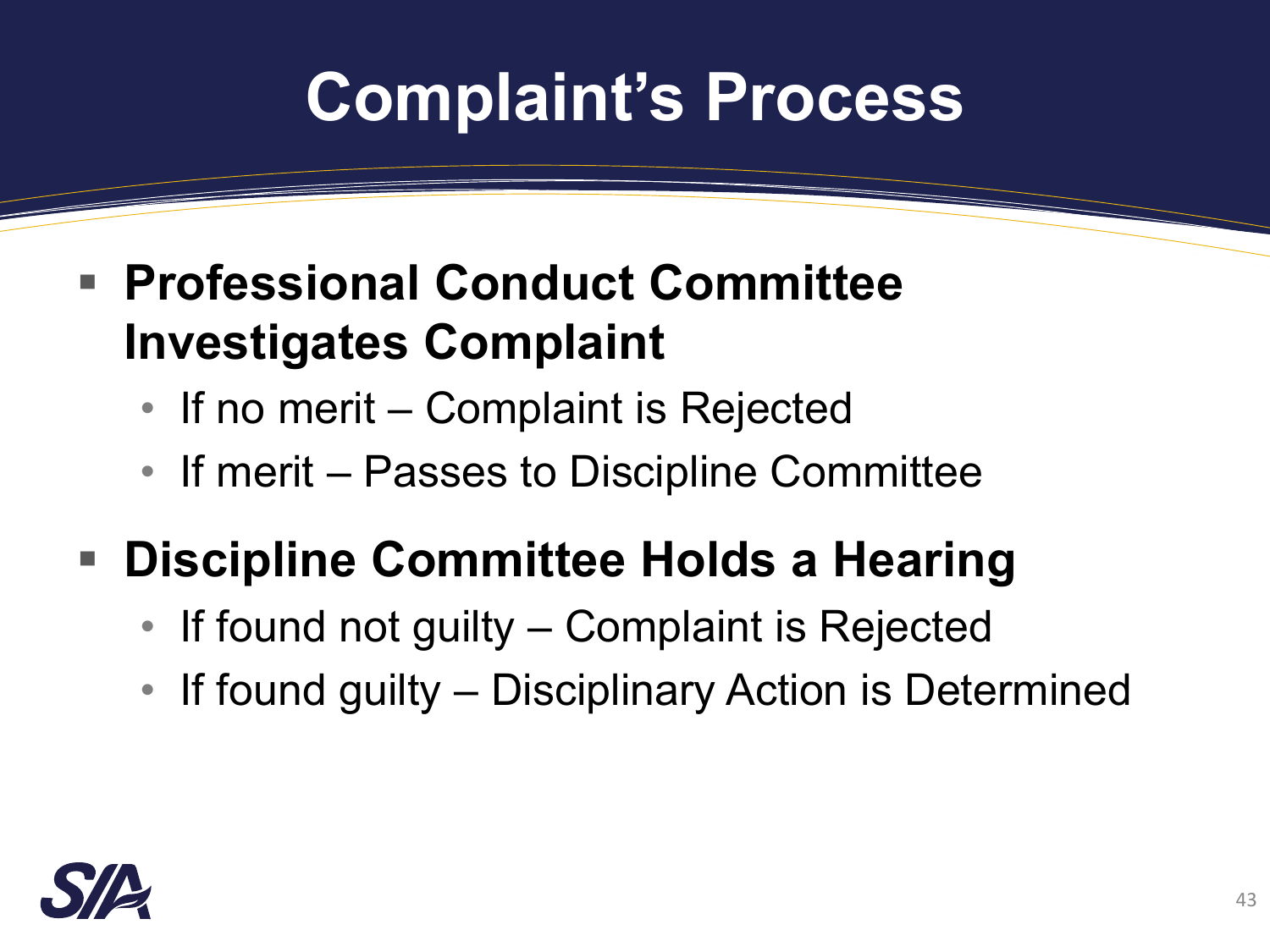## **Disciplinary Action**

- Disciplinary action may involve:
	- Suspension
	- Loss of License
	- Probation
	- Fine
	- Cost of Hearing